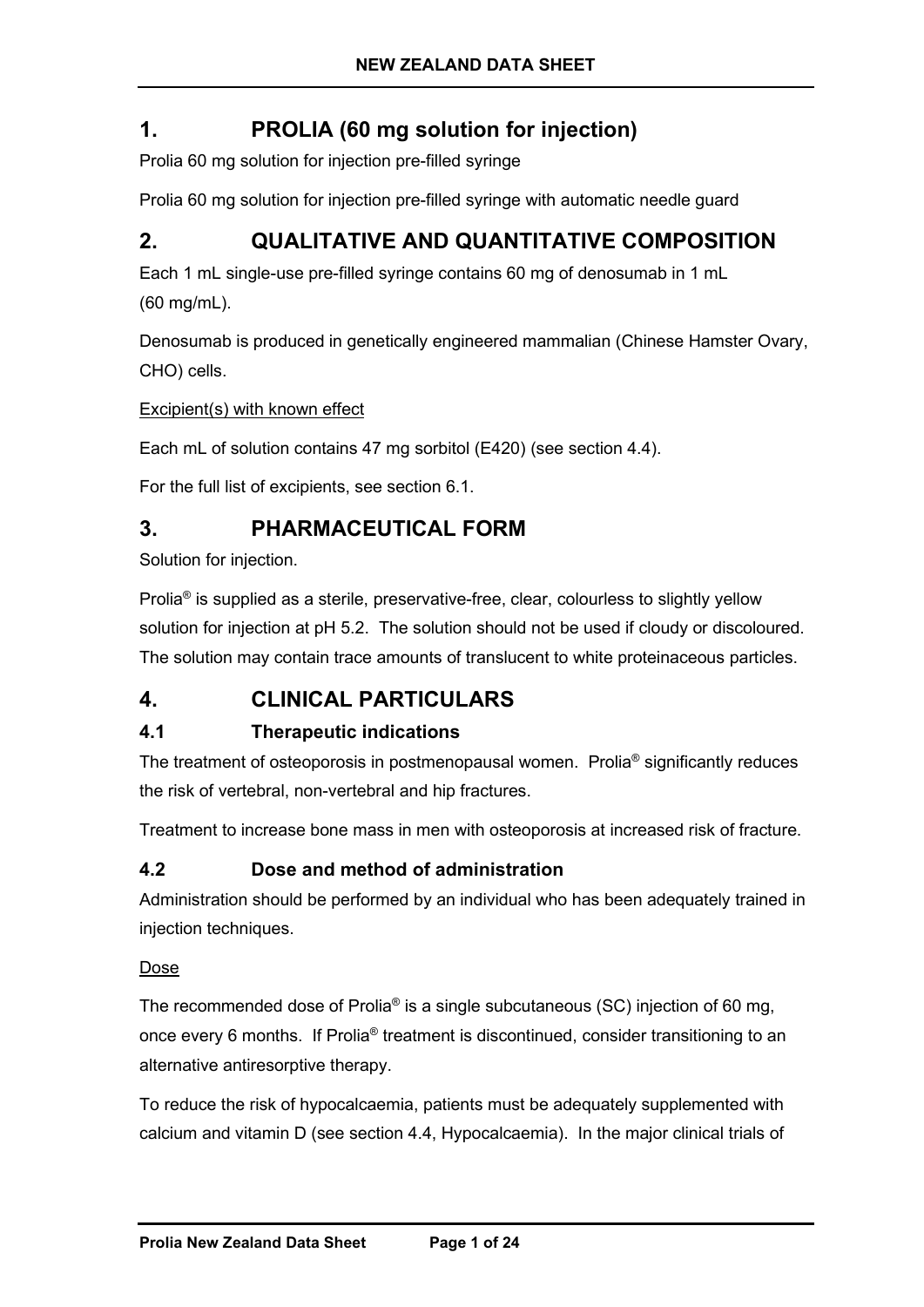Prolia®, daily supplementation with 1000 mg of calcium and at least 400 IU vitamin D was recommended.

### *Elderly*

No dose adjustment is necessary in elderly patients (see section 4.4, Use in the Elderly).

### *Renal impairment*

No dose adjustment is necessary in patients with renal impairment (see section 4.4, Renal Impairment.

### *Hepatic Impairment*

The safety and efficacy of Prolia® has not been studied in patients with hepatic impairment.

### *Paediatric population*

 Prolia® is not indicated for use in paediatric patients (see section 4.4, Paediatric Population).

### Method of administration

Prolia<sup>®</sup> is a sterile and preservative-free product. Before administration, the Prolia<sup>®</sup> solution should be inspected for particulate matter and discolouration. Do not use if the solution is cloudy or discoloured. Do not excessively shake the pre-filled syringe. To avoid discomfort at the site of injection, allow the pre-filled syringe to reach room temperature (up to 25°C) before injecting, and inject slowly. Inject the entire contents of the pre-filled syringe.

Product is for single-use in one patient only. Dispose of any medicinal product remaining in the pre-filled syringe.

## **4.3 Contraindications**

Hypocalcaemia (See section 4.4).

Hypersensitivity to the active substance, to CHO-derived proteins or to any of the excipients listed in section 6.1.

Pregnancy and in women trying to get pregnant (See section 4.6).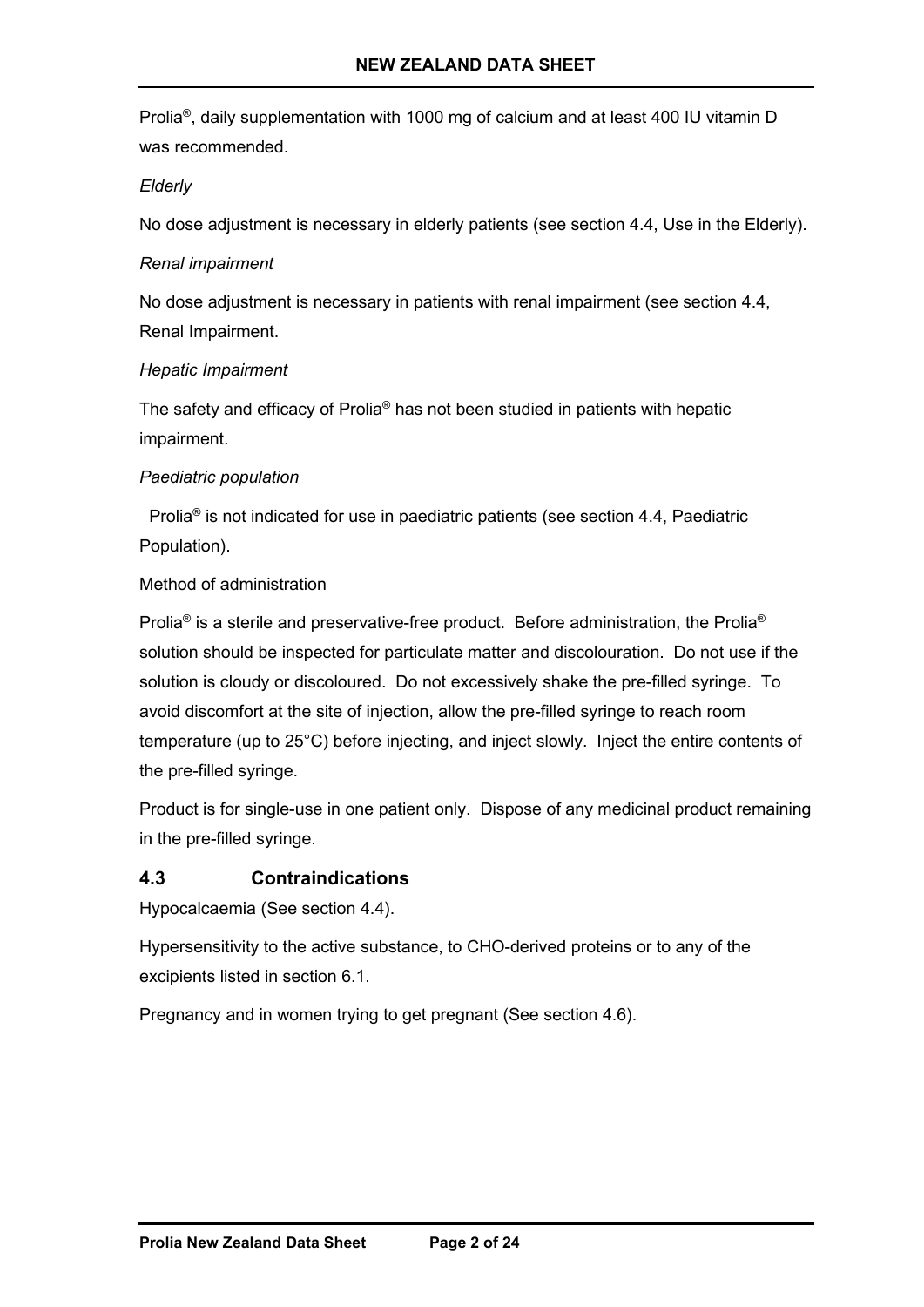# **4.4 Special warnings and precautions for use**

### Hypocalcaemia

Hypocalcaemia must be corrected prior to initiating therapy with Prolia<sup>®</sup>. In the postmarketing setting, severe symptomatic hypocalcaemia has been reported (see section 4.8), with most cases occurring in the first weeks of initiating therapy, but it can occur later. Clinical monitoring of calcium levels is recommended before each dose.

In patients predisposed to hypocalcaemia (e.g. history of hypoparathyroidism, thyroid surgery, parathyroid surgery, malabsorption syndromes, excision of small intestine, severe renal impairment [creatinine clearance < 30 mL/min] or receiving dialysis), clinical monitoring of calcium levels is recommended during treatment, especially in the first two weeks of initiating therapy.

Hypocalcaemia following Prolia<sup>®</sup> administration is a significant risk in patients with severe renal impairment [creatinine clearance < 30 mL/min] or receiving dialysis. Concomitant use of calcimimetic drugs may worsen the risk of hypocalcaemia.

Instruct all patients about the symptoms of hypocalcaemia and the importance of maintaining calcium levels with adequate calcium and vitamin D supplementation.

Adequate intake of calcium and vitamin D is important in all patients (see section 4.2 and section 4.8).

### Skin Infections

Patients receiving Prolia® may develop skin infections (predominantly cellulitis) leading to hospitalisation (see section 4.8). Patients should be advised to seek prompt medical attention if they develop signs or symptoms of cellulitis.

### Osteonecrosis of the Jaw

Osteonecrosis of the jaw (ONJ) has been reported in patients treated with denosumab or bisphosphonates, another class of antiresorptive agents. Most cases have been in cancer patients; however some have occurred in patients with osteoporosis.

ONJ has been reported rarely in clinical studies in patients receiving denosumab at a dose of 60 mg every 6 months for osteoporosis. There have been reports of ONJ in clinical studies in patients with advanced cancer treated with denosumab at the studied dose of 120 mg administered monthly.

Known risk factors for ONJ include a diagnosis of cancer with bone lesions, concomitant therapies (e.g. chemotherapy, antiangiogenic biologics, corticosteroids, radiotherapy to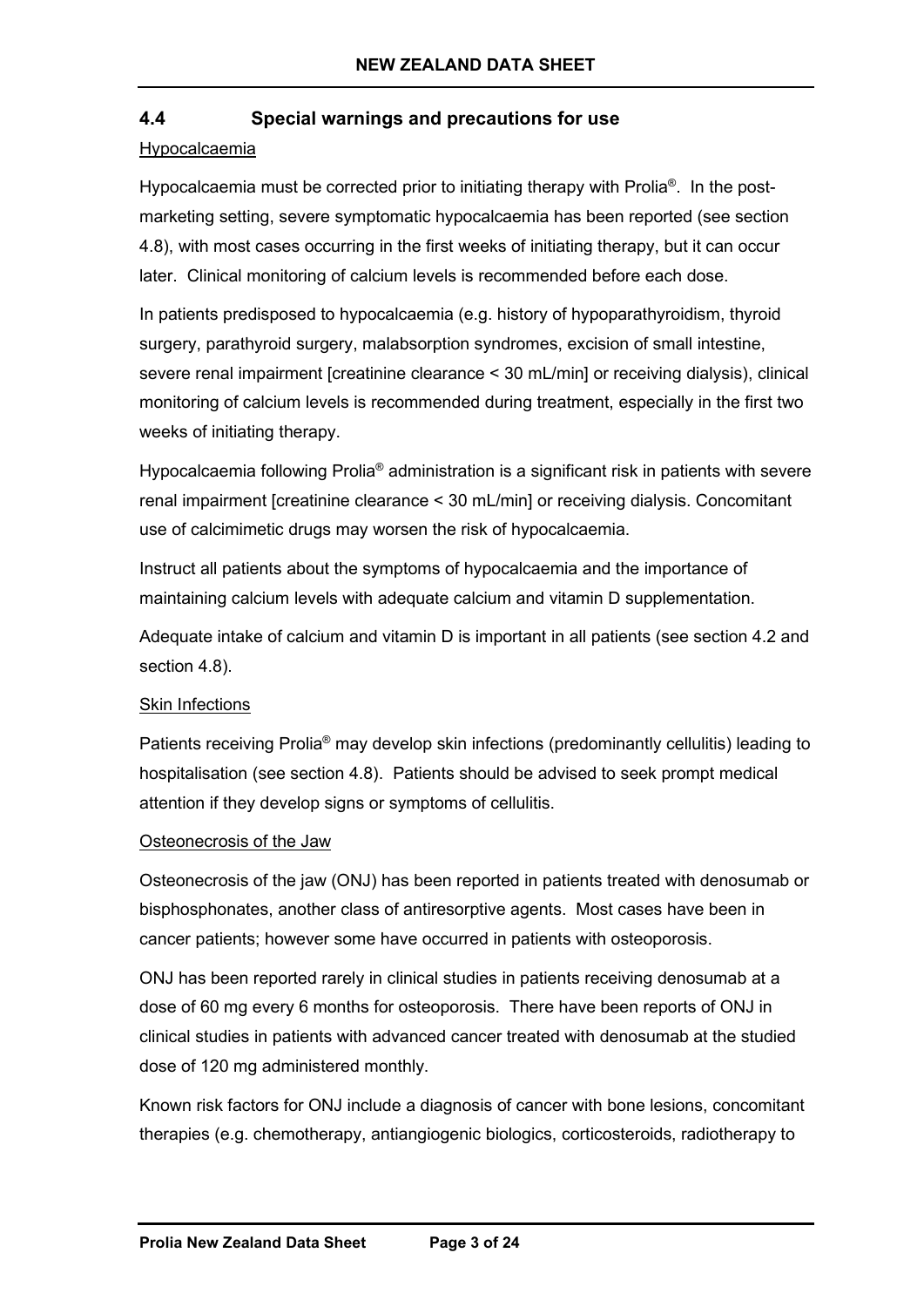head and neck), poor oral hygiene, invasive dental procedures (e.g. tooth extraction), and co-morbid disorders (e.g. pre-existing dental disease, anaemia, coagulopathy, infection). The risk of ONJ may increase with duration of exposure to Prolia®.

It is important to evaluate patients for risk factors for ONJ before starting treatment. If risk factors are identified, a dental examination with appropriate preventive dentistry is recommended prior to treatment with Prolia®. Good oral hygiene practices should be maintained during treatment with Prolia®.

Avoid invasive dental procedures during treatment with Prolia<sup>®</sup>. For patients in whom invasive dental procedures cannot be avoided, the clinical judgement of the treating physician should guide the management plan of each patient based on individual benefit/risk assessment.

Patients who are suspected of having or who develop ONJ while on Prolia<sup>®</sup> should receive care by a dentist or an oral surgeon. In patients who develop ONJ during treatment with Prolia®, a temporary interruption of treatment should be considered based on individual risk/benefit assessment until the condition resolves.

### Atypical Femoral Fractures

Atypical femoral fractures have been reported in patients receiving Prolia®. Atypical femoral fractures may occur with little or no trauma in the subtrochanteric and diaphyseal regions of the femur and may be bilateral. Specific radiographic findings characterise these events. Atypical femoral fractures have also been reported in patients with certain co-morbid conditions (e.g. vitamin D deficiency, rheumatoid arthritis, hypophosphatasia) and with use of certain pharmaceutical agents (e.g. bisphosphonates, glucocorticoids, proton pump inhibitors). These events have also occurred without antiresorptive therapy. During Prolia® treatment, patients should be advised to report new or unusual thigh, hip, or groin pain. Patients presenting with such symptoms should be evaluated for an incomplete femoral fracture, and the contralateral femur should also be examined.

### Multiple Vertebral Fractures (MVF) Following Discontinuation of Prolia® Treatment

Multiple vertebral fractures (MVF) may occur following discontinuation of treatment with Prolia®, particularly in patients with a history of vertebral fracture.

Patients being treated with Prolia<sup>®</sup>, should be advised not to interrupt Prolia<sup>®</sup> therapy without prior consultation with their treating physician. The individual benefit/risk should be evaluated before discontinuing treatment with Prolia®. If Prolia® treatment is discontinued, consider transitioning to an alternative antiresorptive therapy.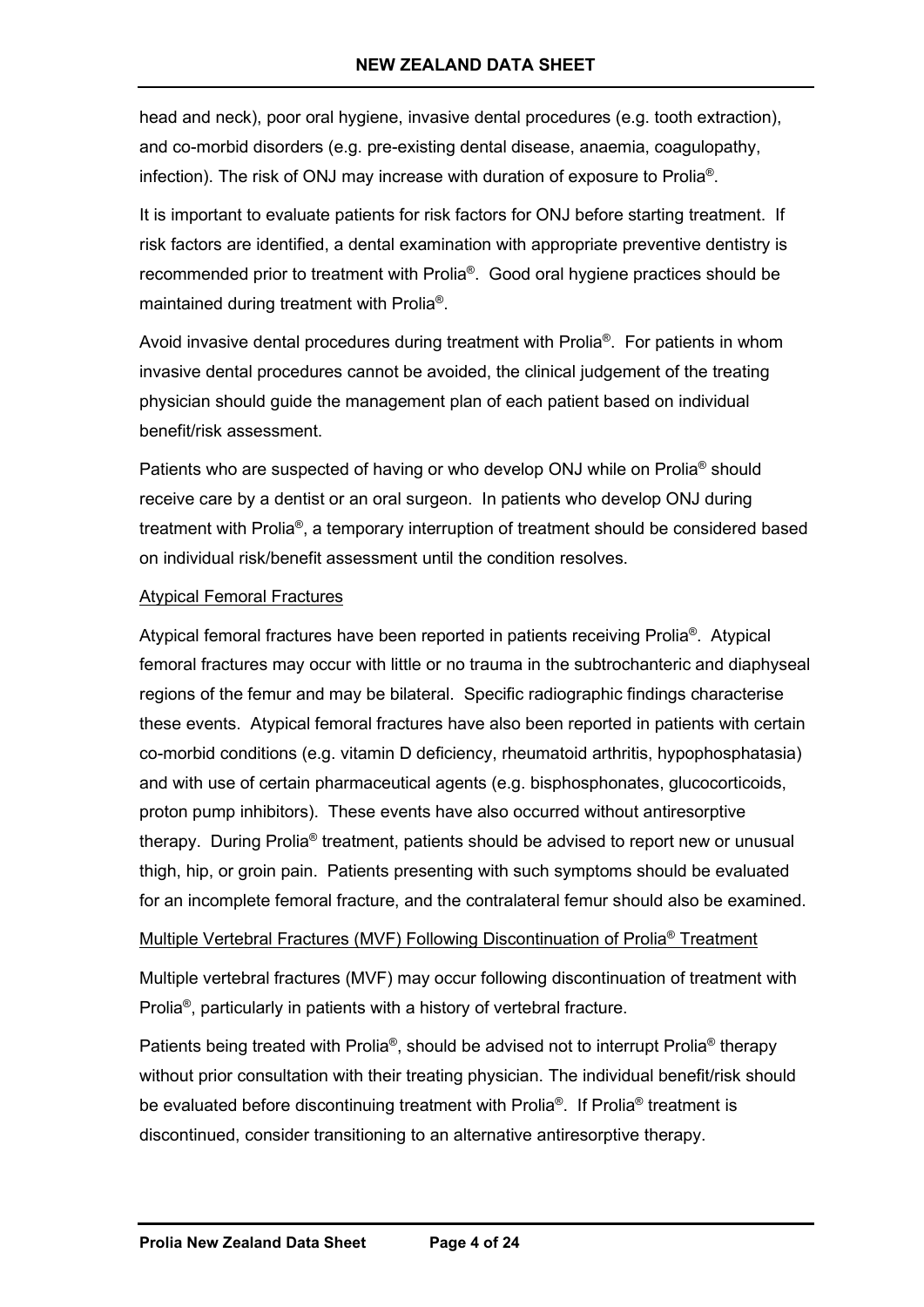### Hypercalcaemia in Paediatric Patients with Osteogenesis Imperfecta

Prolia® is not indicated for use in paediatric patients. In clinical trials, hypercalcaemia has been reported in paediatric patients with osteogenesis imperfecta treated with denosumab. Some cases required hospitalisation (see section 4.4 Paediatric population).

### Medicines with Same Active Ingredient

Prolia<sup>®</sup> contains the same active ingredient found in Xgeva<sup>®</sup> (denosumab), used for the treatment of skeletal related events in patients with bone metastasis from solid tumours. Patients being treated with Prolia<sup>®</sup> should not be treated with Xgeva<sup>®</sup> concomitantly.

### Excipients with Known Effects

Prolia<sup>®</sup> contains sorbitol. Patients with rare hereditary problems of fructose intolerance should not use Prolia<sup>®</sup>.

Prolia<sup>®</sup> contains less than 1 mmol sodium (23 mg) per 60 mg, i.e. essentially 'sodium free'.

### Paediatric population

Prolia<sup>®</sup> is not indicated for use in paediatric patients. In clinical trials, hypercalcaemia has been reported very commonly in paediatric patients with osteogenesis imperfecta treated with denosumab. Some cases required hospitalisation and were complicated by acute renal injury (see section 4.4 Hypercalcaemia in Paediatric Patients with Osteogenesis Imperfecta). Adolescent primates dosed with denosumab at 27 and 150 times (10 and 50 mg/kg dose) the clinical exposure based on AUC had abnormal growth plates. In neonatal rats, inhibition of RANKL (target of denosumab therapy) with a construct of osteoprotegerin bound to immunoglobulin Fc segment (OPG-Fc) at high doses was associated with inhibition of bone growth and tooth eruption. Therefore, treatment with denosumab may impair bone growth in children with open growth plates and may inhibit eruption of dentition.

### Use in renal impairment

No dose adjustment is necessary in patients with renal impairment.

In clinical studies, patients with severe renal impairment (creatinine clearance < 30 mL/min) or receiving dialysis were at greater risk of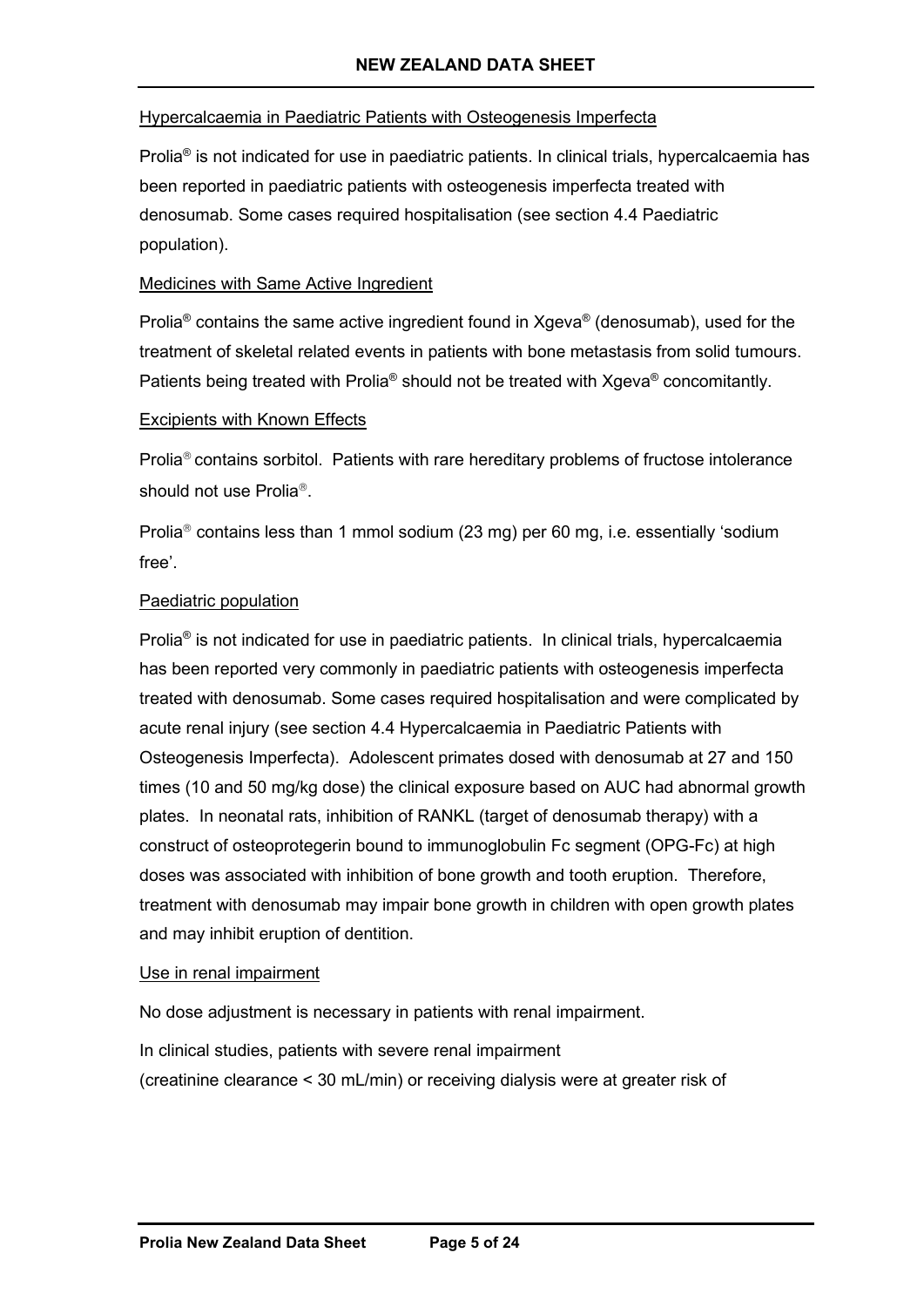developing hypocalcaemia. Adequate intake of calcium and vitamin D is important in patients with severe renal impairment or receiving dialysis (see Hypocalcaemia).

# Use in the Elderly

Of the total number of patients in clinical studies of Prolia®, 9,943 patients were ≥ 65 years, while 3,576 were ≥ 75 years. No overall differences in safety or efficacy were observed between these patients and younger patients.

Of the patients in the osteoporosis study in men, 133 patients (55%) were  $\geq 65$  years old, while 39 patients (16%) were ≥ 75 years old.

# **4.5 Interaction with other medicines and other forms of interaction** Calcimimetics: Concomitant use of calcimimetic drugs (e.g. cinacalcet) may worsen the risk of hypocalcaemia.

In an interaction study conducted on 17 postmenopausal women with osteoporosis, midazolam (2 mg oral) was administered two weeks after a single dose of denosumab (60 mg subcutaneous injection), which approximates the  $T_{\text{max}}$  of denosumab. Prolia<sup>®</sup> did not affect the pharmacokinetics of midazolam, which is metabolised by cytochrome P450 3A4 (CYP3A4). This indicates that Prolia® should not alter the pharmacokinetics of medicines metabolised by CYP3A4.

No interactions with laboratory and diagnostic tests have been identified.

# **4.6 Fertility, pregnancy and lactation**

## **Pregnancy**

Pregnancy Category: D

There are no adequate and well-controlled studies of Prolia<sup>®</sup> in pregnant women. Prolia<sup>®</sup> is contraindicated for use during pregnancy and in women trying to get pregnant.

Developmental toxicity studies have been performed with denosumab in cynomolgus monkeys and have shown serious adverse events on the development (including fetal and infant lethality). Denosumab was shown to cross the placenta in monkeys.

In a study of cynomolgus monkeys with denosumab at subcutaneous doses up to 12.5 mg/kg/week, given during the period equivalent to the first trimester, and yielding AUC exposures up to 99-fold higher than the human exposure (60 mg every 6 months), there was no evidence of maternal or fetal harm. In this study fetal lymph nodes were not examined.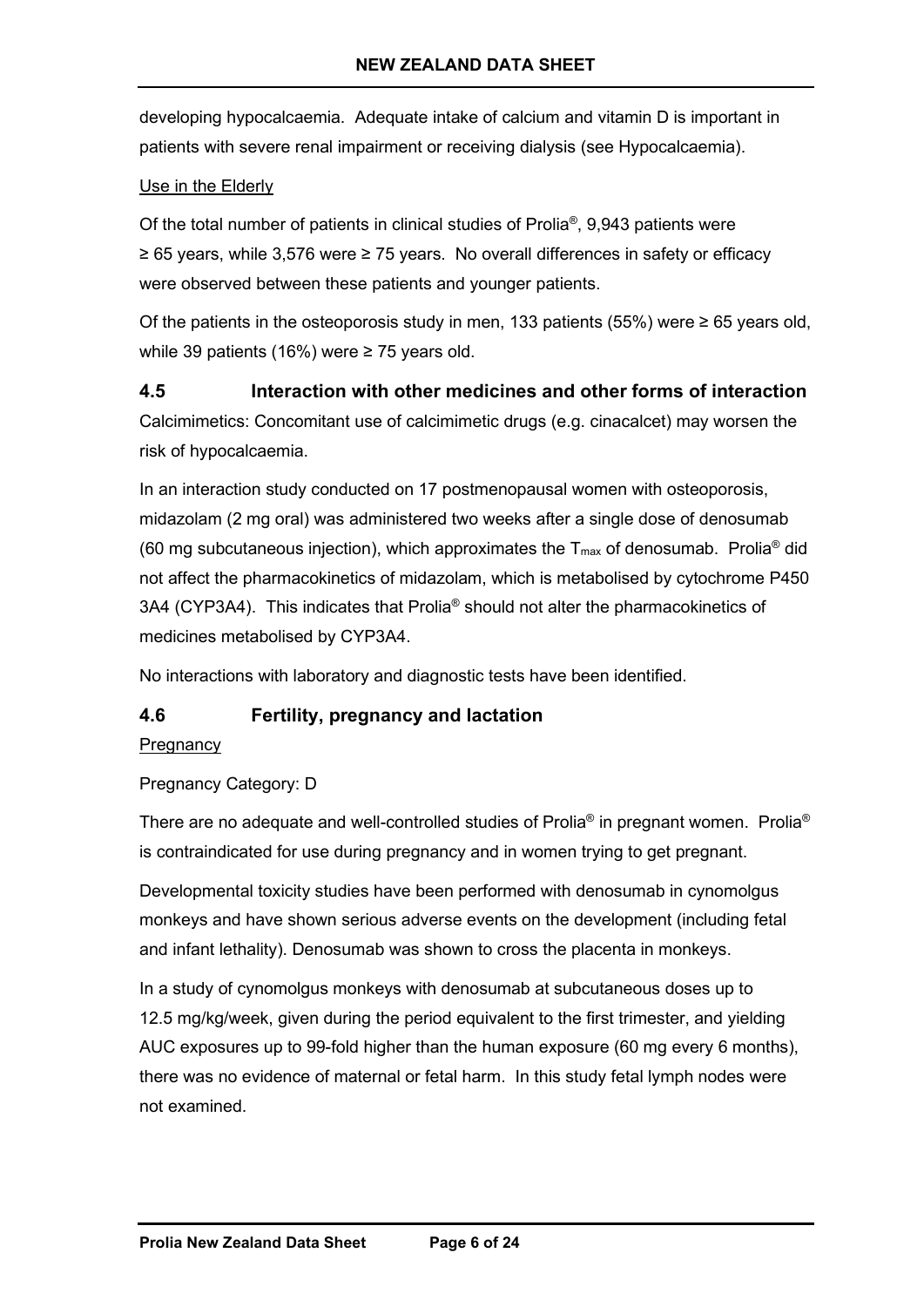In another study of cynomolgus monkeys dosed with denosumab throughout pregnancy at 50 mg/kg/month, yielding AUC exposures 119-fold higher than the human exposure, there were increased stillbirths and postnatal mortality; abnormal bone growth resulting in reduced bone strength, almost complete obliteration of bone marrow spaces (leading to reduced haematopoiesis), and tooth malalignment, dental dysplasia and a shortened/straighter dental arch (although no effect on the pattern or date of tooth eruption); altered appearance of eyes (increased apparent size, exophthalmos); absence of peripheral lymph nodes; and decreased neonatal growth. Following a 6 month period after birth, bone-related changes showed incomplete recovery. The effects on lymph nodes, tooth malalignment and dental dysplasia persisted, and minimal to moderate mineralisation in multiple tissues was seen in one animal. There was no evidence of maternal harm prior to labour; adverse maternal effects occurred infrequently during labour. Maternal mammary gland development was normal. A no observed adverse effect level has not been established in animal studies and the findings are attributable to the primary pharmacological activity of denosumab.

Knockout mice lacking RANK or RANKL (1) had an absence of lactation due to inhibition of mammary gland maturation (lobulo-alveolar gland development during pregnancy) (2) exhibited impairment of lymph node formation (3) exhibited reduced bone growth and lack of tooth eruption. Similar phenotypic changes were seen in a corroborative study in 2-week old rats given the RANKL inhibitor OPG-Fc. Therefore, treatment with denosumab may impair bone growth in children with open growth plates and may inhibit eruption of dentition. These changes were partly reversible in this model when dosing with the RANKL inhibitors was discontinued.

Studies in RANK/RANKL knockout mice suggest absence of RANKL during pregnancy may interfere with maturation of the mammary gland leading to impaired lactation postpartum.

## Breast-feeding

It is unknown whether denosumab is excreted in human milk. Only limited excretion of denosumab in milk was observed in a study in monkeys. A decision on whether to abstain from breast-feeding or to abstain from therapy with Prolia® should be made, taking into account the benefit of breast-feeding to the newborn/infant and the benefit of Prolia® therapy to the woman.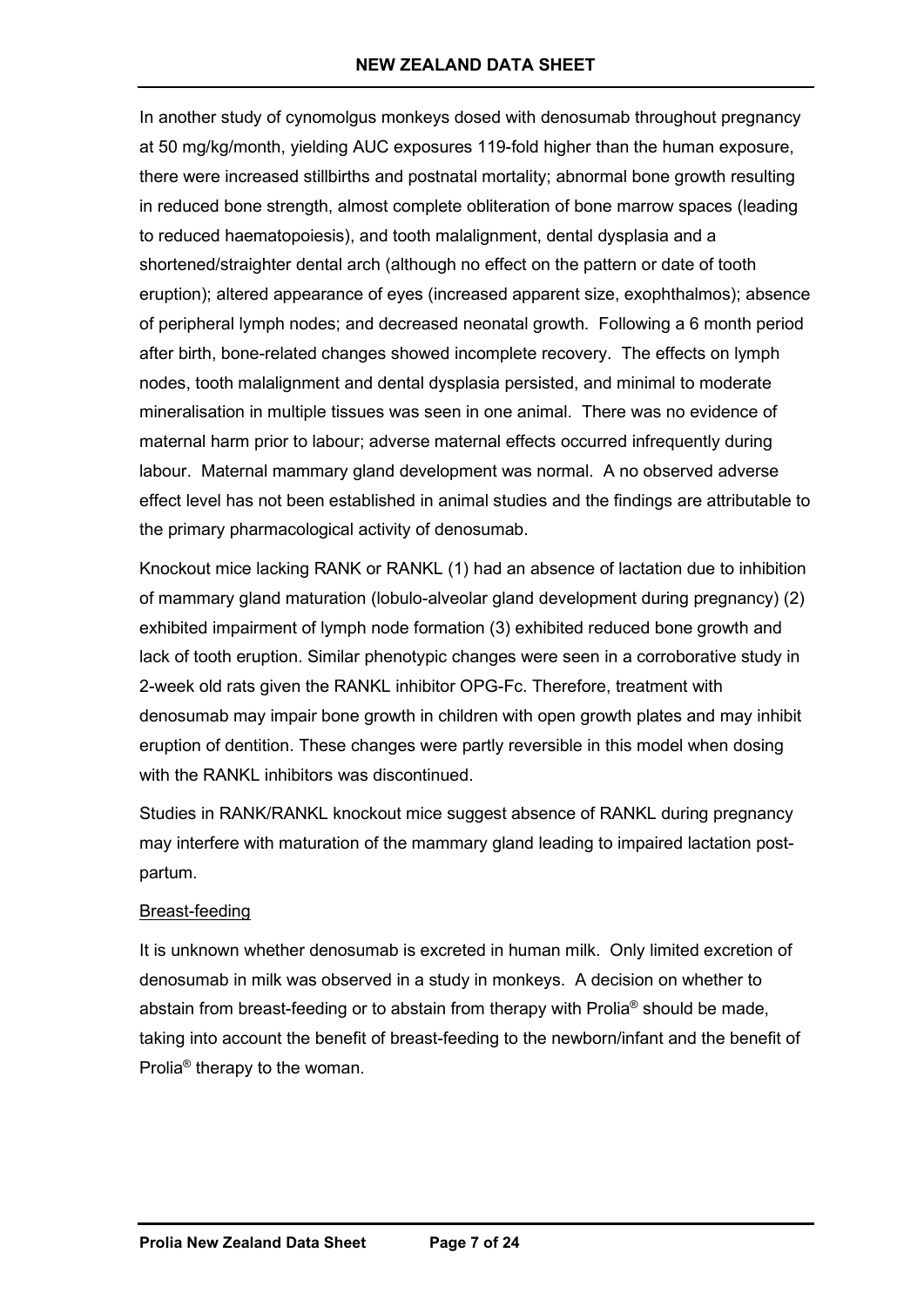# **Fertility**

No data are available on the effect of denosumab on human fertility. Denosumab had no effect on female fertility or male reproductive organs or sperm motility in cynomolgus monkeys at subcutaneous doses up to 12.5 mg/kg/week (females) or 50 mg/kg/month (males), yielding exposures that were approximately 150-fold higher than the human exposure at 60 mg subcutaneous administered once every 6 months.

# **4.7 Effects on ability to drive and use machines**

No studies on the effects on the ability to drive or use machinery have been performed.

# **4.8 Undesirable effects**

Summary of safety profile

## *Treatment of Postmenopausal Osteoporosis*

Prolia® has been studied in over 10,500 women with postmenopausal osteoporosis in clinical trials representing up to 8 years of continued Prolia® treatment.

The safety of Prolia<sup>®</sup> in the treatment of postmenopausal osteoporosis was assessed in FREEDOM, a large, 3-year, randomised, double-blind, placebo-controlled, multinational phase III study of 7,808 postmenopausal women aged 60 to 91 years with osteoporosis. A total of 3,886 women were exposed to Prolia® and 3,876 women were exposed to placebo administered once every 6 months as a single 60 mg subcutaneous dose.

The safety of Prolia® was also assessed in a second phase 3 study of similar design. A total of 322 postmenopausal women aged 43 to 83 years with low bone mass were enrolled in this 2-year study. A total of 164 women were exposed to Prolia® and 165 women were exposed to placebo administered once every 6 months as a single 60 mg subcutaneous dose.

In both studies, all women received at least 1000 mg of calcium and 400 IU of vitamin D supplementation per day.

Across the two phase III studies the incidence of all-cause mortality was 1.7% ( $n = 70$ ) in the Prolia<sup>®</sup> group and 2.2% ( $n = 90$ ) in the placebo group. The incidence of serious adverse events was 25.3% in the Prolia® group and 24.3% in the placebo group. The percentage of patients who withdrew from the studies due to adverse events was 2.3% and 2.1% for the Prolia® and placebo groups, respectively.

The most common adverse events reported in studies of women with postmenopausal osteoporosis or low bone mass ( $n = 8,091$ ), occurring in  $\geq 10\%$  of patients either in the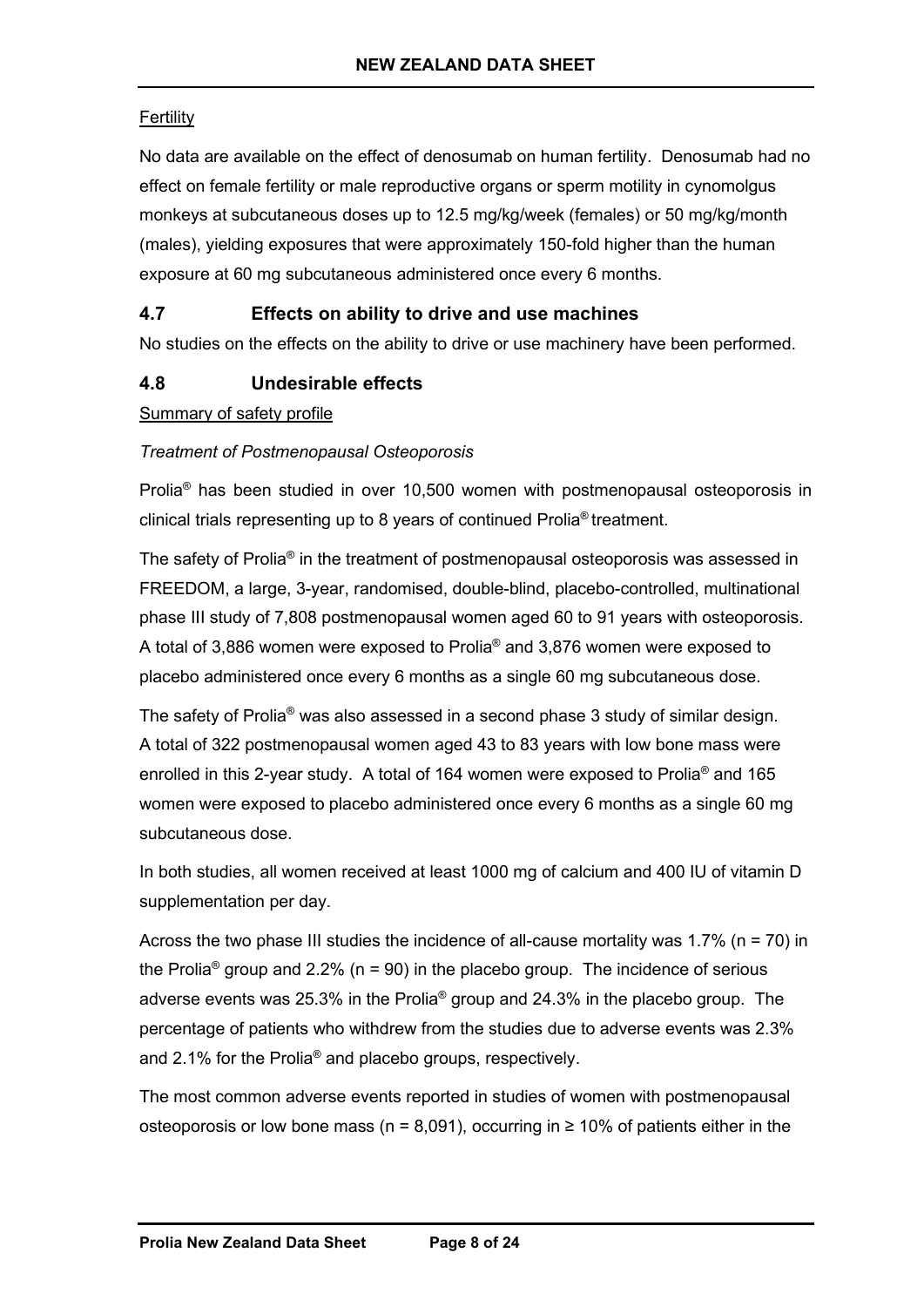Prolia®-treated or placebo group, were back pain (34.1% Prolia®, 34.0% placebo), arthralgia (20.4% in each group), hypertension (15.3% Prolia®, 16.1% placebo), nasopharyngitis (14.8% Prolia<sup>®</sup>, 15.6% placebo), pain in extremity (11.8% Prolia<sup>®</sup>, 11.2% placebo) and osteoarthritis (10.9% Prolia®, 11.1% placebo).

Adverse events reported in at least 2% of postmenopausal women with osteoporosis or low bone mass ( $n = 8,091$ ) and at least 1% more frequently in the Prolia<sup>®</sup>-treated women than in the placebo-treated women were: hypercholesterolemia (7.0% Prolia®, 5.9% placebo) and eczema (includes dermatitis, allergic dermatitis, atopic dermatitis and contact dermatitis) (3.1% Prolia®, 1.7% placebo).

In STAND, a double-blind, randomised, alendronate-controlled, study in postmenopausal women with low bone mass who had received alendronate for at least 6 months preceding study entry, patients received either Prolia® 60 mg Q6M SC (n = 253) or alendronate orally 70 mg weekly for 12 months ( $n = 249$ ). The safety profile was similar for patients transitioning from alendronate to denosumab and those continuing on alendronate therapy, including the overall incidence of adverse events and serious adverse events. Eight patients (3.2%) in the Prolia<sup>®</sup> group and 4 patients (1.6%) in the alendronate group reported adverse events of fracture.

### Tabulated list of adverse reactions

The data in table 1 describe adverse reactions reported from Phase II and III clinical trials in patients with osteoporosis and breast or prostate cancer patients receiving hormone ablation, and/or spontaneous reporting.

| System Organ<br>Class                    | Very common<br>$> 10\%$ | Common<br>$\geq$ 1% and<br>$< 10\%$ | Uncommon<br>$\geq 0.1\%$ and<br>$< 1\%$                       | Rare<br>$\geq 0.01\%$ and<br>$< 0.1\%$                               |
|------------------------------------------|-------------------------|-------------------------------------|---------------------------------------------------------------|----------------------------------------------------------------------|
| Immune system<br>disorders               |                         |                                     |                                                               | Hypersensitivity<br>reactions <sup>a</sup>                           |
| Infections and<br>infestations           |                         |                                     | Skin infections <sup>b</sup><br>leading to<br>hospitalization |                                                                      |
| Metabolism and<br>nutrition<br>disorders |                         |                                     |                                                               | Hypocalcaemia<br>Severe<br>symptomatic<br>hypocalcaemia <sup>c</sup> |

**Table 1 Adverse Reactions**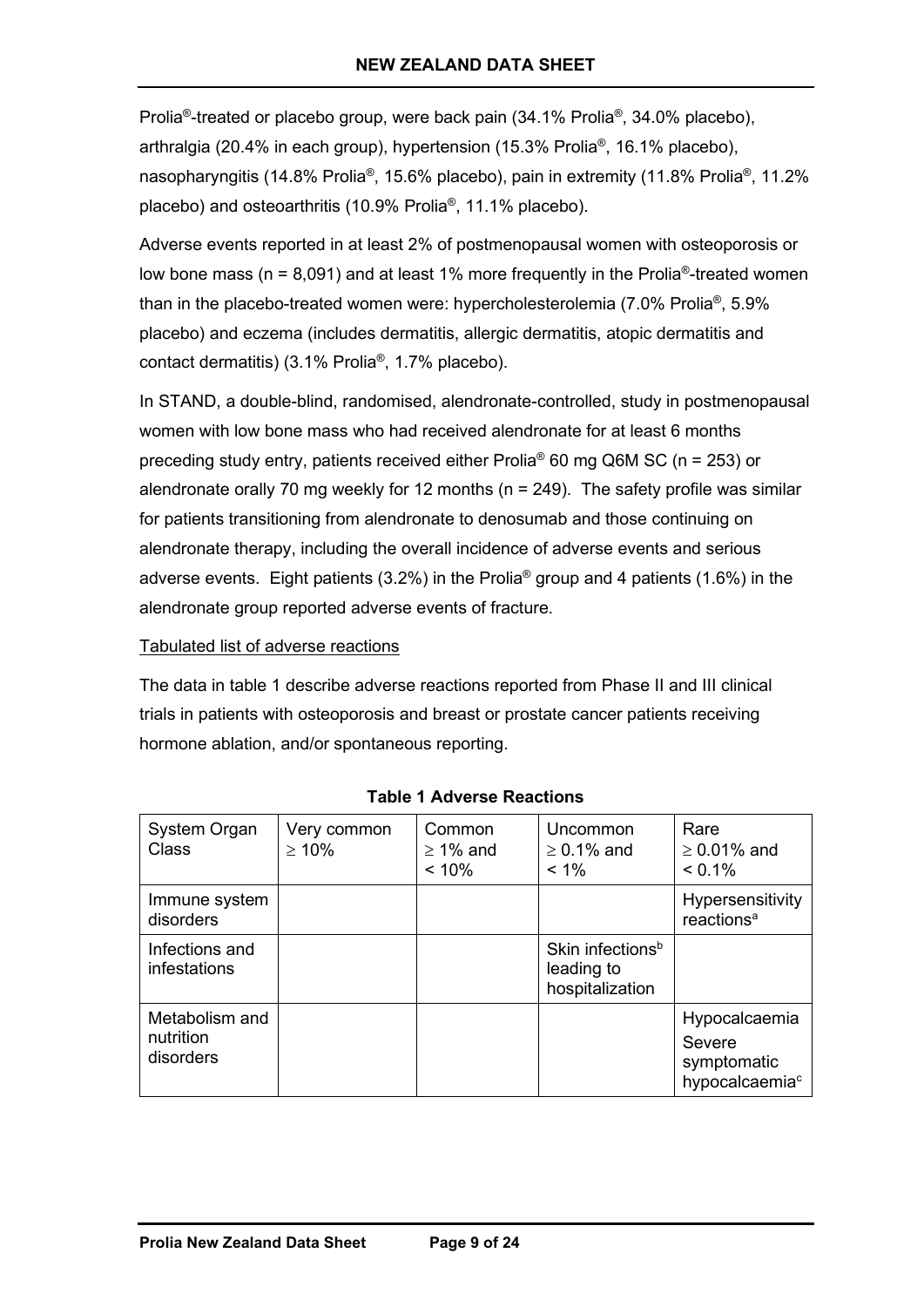# **NEW ZEALAND DATA SHEET**

| Skin and<br>subcutaneous<br>tissue disorders          |                                                  | Eczema <sup>d</sup> |                                                                                         |                                                             |
|-------------------------------------------------------|--------------------------------------------------|---------------------|-----------------------------------------------------------------------------------------|-------------------------------------------------------------|
| Musculoskeletal<br>and connective<br>tissue disorders | Pain in<br>extremity<br>Musculoskeletal<br>paine |                     | <b>Multiple</b><br>vertebral<br>fractures<br>following<br>discontinuation<br>of Proliaf | Osteonecrosis<br>of the jaw<br>Atypical<br>femoral fracture |

a including rash, urticarial, facial swelling, erythema and anaphylactic reactions

**b** predominantly cellulitis

<sup>c</sup> reported in patients at increased risk of hypocalcaemia receiving Prolia

<sup>d</sup> includes dermatitis, allergic dermatitis, atopic dermatitis, and contact dermatitis

<sup>e</sup> including severe cases

<sup>f</sup> particularly in those with a history of vertebral fracture

Description of selected adverse reactions

#### *Hypocalcaemia*

In two phase III placebo-controlled clinical trials in postmenopausal women with osteoporosis, approximately 0.05% (2 of 4,050) of patients had declines of serum calcium levels (less than 1.88 mmol/L) following Prolia® administration.

### *Skin Infections*

In two phase III placebo-controlled clinical trials in postmenopausal women with osteoporosis, skin infections leading to hospitalisation were reported more frequently in the Prolia<sup>®</sup> (0.4%, 16 of 4,050) versus the placebo (0.1%, 3 of 4,041) groups, respectively. These cases were predominantly cellulitis. The overall incidence of skin infections was similar between the Prolia<sup>®</sup> (1.5%, 59 of 4,050) and placebo groups (1.2%, 50 of 4,041).

### *Pancreatitis*

Pancreatitis was reported in 4 patients (0.1%) in the placebo and 8 patients (0.2%) in the Prolia<sup>®</sup> groups. Several patients had a prior history of pancreatitis or a confounding event (e.g. gallstones). The time from product administration to event occurrence was variable.

### *Osteonecrosis of the Jaw (ONJ)*

In the osteoporosis clinical trial program, ONJ was reported rarely in patients treated with Prolia®.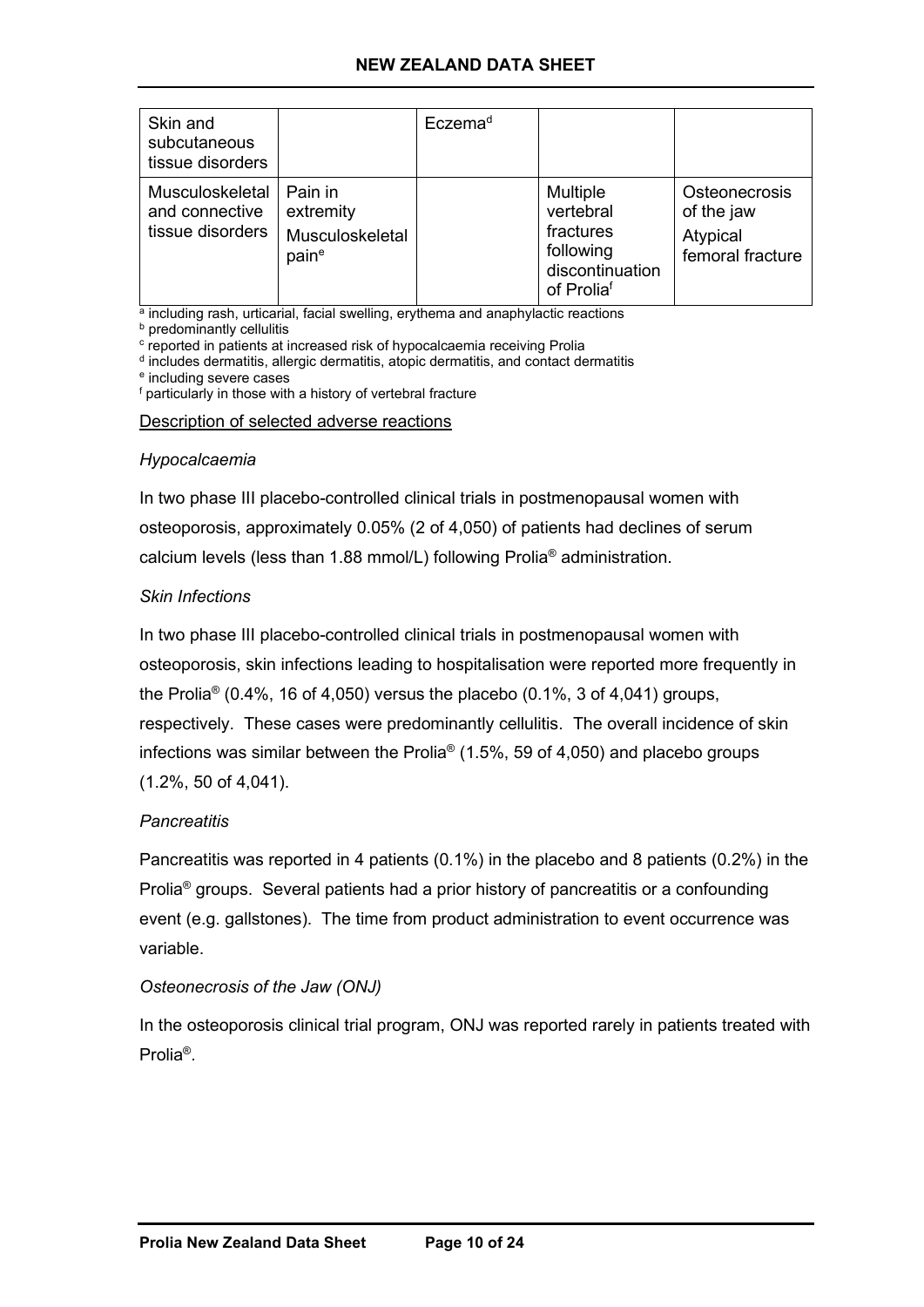# *Atypical Femoral Fractures*

In the osteoporosis clinical trial program, atypical femoral fractures were reported rarely in patients treated with Prolia®.

## *Multiple Vertebral Fractures (MVF) Following Discontinuation of Prolia® Treatment*

In the osteoporosis clinical trial program, MVF were reported in patients following discontinuation of treatment with Prolia®, particularly in those with a history of vertebral fracture.

# **Long Term Safety in Postmenopausal Osteoporosis**

A total of 4550 women who completed FREEDOM (Study 20030216, N = 7808) enrolled into FREEDOM Extension (Study 20060289), a 7-year, multinational, multicenter, openlabel, single-arm extension study to evaluate the long-term safety and efficacy of Prolia®. All patients in the extension study receive Prolia<sup>®</sup> every 6 months as a single SC 60 mg dose, as well as daily calcium (1000 mg) and vitamin D (at least 400 IU).

During the FREEDOM Extension study, the rates of adverse events observed through month 60 have not shown an increase over time and were similar to those observed in the initial 3 years of FREEDOM. Eight adjudicated cases of osteonecrosis of the jaw (ONJ) and two atypical fractures of the femur have occurred during the extension study.

## **Treatment of Osteoporosis in Men**

The safety of Prolia® in the treatment of men with osteoporosis was assessed in ADAMO, a randomised, double-blind, placebo-controlled study; a 1 year double-blind phase followed by a 1 year open-label extension. During the double-blind phase, a total of 120 men were exposed to Prolia® and 120 men were exposed to placebo administered subcutaneously once every 6 months as a single 60 mg dose. All men were instructed to take at least 1000 mg of calcium and 800 IU of vitamin D supplementation per day.

The incidence of all-cause mortality was 0.8% (n = 1) in the Prolia<sup>®</sup> group and 0.8%  $(n = 1)$  in the placebo group. The incidence of serious adverse events was 9.2% in the Prolia<sup>®</sup> group and 8.3% in the placebo group. The percentage of patients who withdrew from the study due to adverse events was 2.5% and 0% for the Prolia® and placebo groups, respectively.

Adverse events in men with osteoporosis (n=240) occurring in at least 5% of Prolia®-treated men and more frequently than in the placebo-treated patients were: back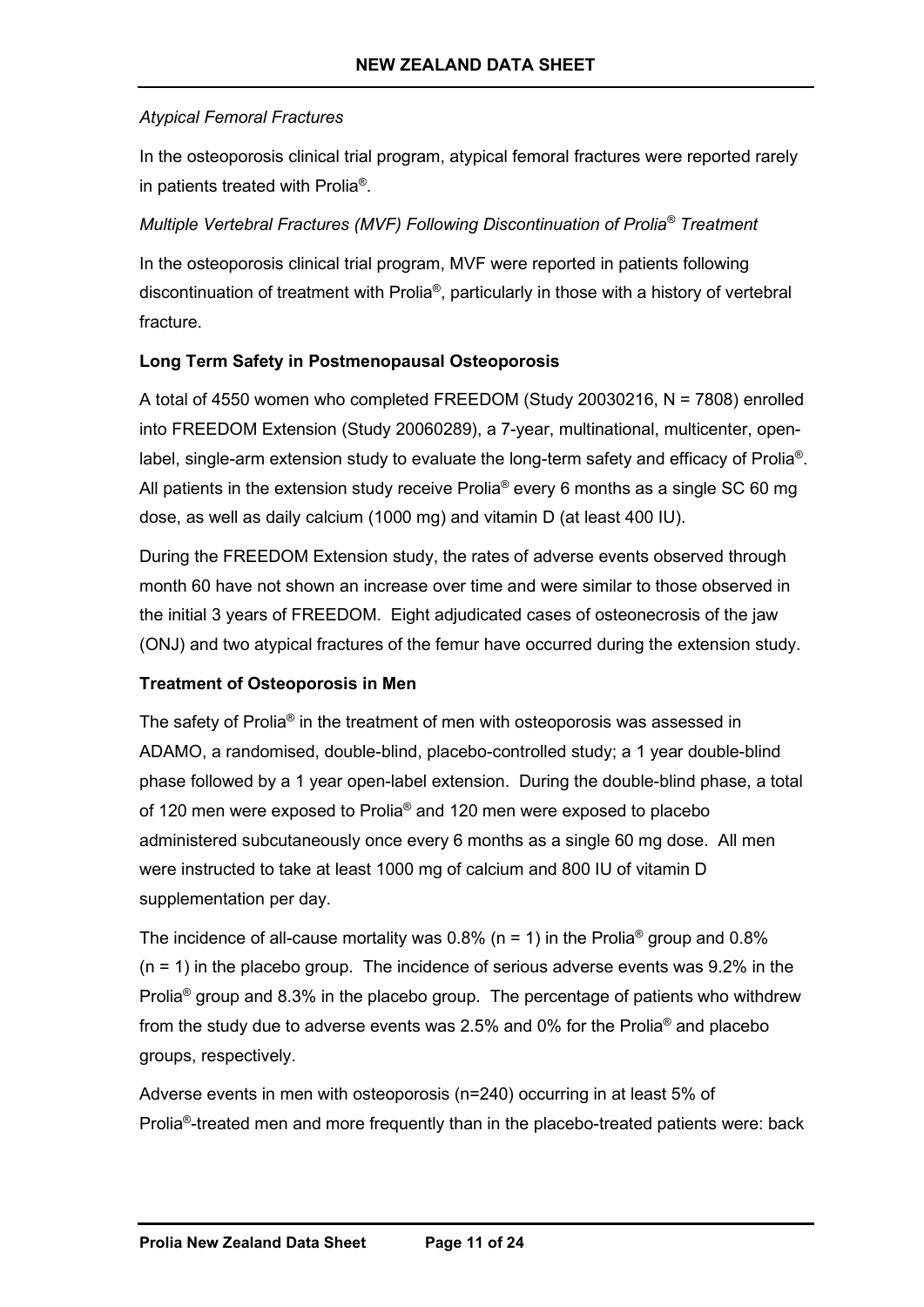pain (8.3% Prolia®, 6.7% placebo), arthralgia (6.7% Prolia®, 5.8% placebo), and nasopharyngitis (6.7% Prolia®, 5.8% placebo).

## *Postmarketing Experience*

Rare events of medicine-related hypersensitivity reactions: rash, urticaria, facial swelling, erythema and anaphylactic reactions.

Rare events of severe symptomatic hypocalcaemia have been reported in patients at increased risk of hypocalcaemia. Examples of the clinical manifestations of severe symptomatic hypocalcaemia have included QT prolongation, tetany, seizures and altered mental status (see PRECAUTIONS, Hypocalcaemia). Symptoms of hypocalcaemia in denosumab clinical studies included paraesthesia, muscle stiffness, twitching, spasms and muscle cramps.

Musculoskeletal pain, including severe cases, has been reported in patients receiving Prolia.

Very rare events of hypersensitivity vasculitis.

Uncommon events of lichenoid drug eruptions (e.g. lichen planus-like reactions) have been observed.

Drug reaction with eosinophilia and systemic symptoms (DRESS) syndrome has been observed.

Common events of alopecia have been reported.

*Reporting of suspected adverse reactions*

Reporting suspected adverse reactions after authorization of the medicine is important. It allows continued monitoring of the benefit/risk balance of the medicine. Healthcare professionals are asked to report any suspected adverse reactions to <https://nzphvc.otago.ac.nz/reporting/>

## **4.9 Overdose**

There is no experience with overdosage with Prolia®. Prolia® has been administered in clinical studies using doses up to 180 mg every 4 weeks (cumulative doses up to 1080 mg over 6 months), and no additional adverse effects were observed.

For advice on the management of overdose please contact the National Poisons Centre on 0800 POISON (0800 764766).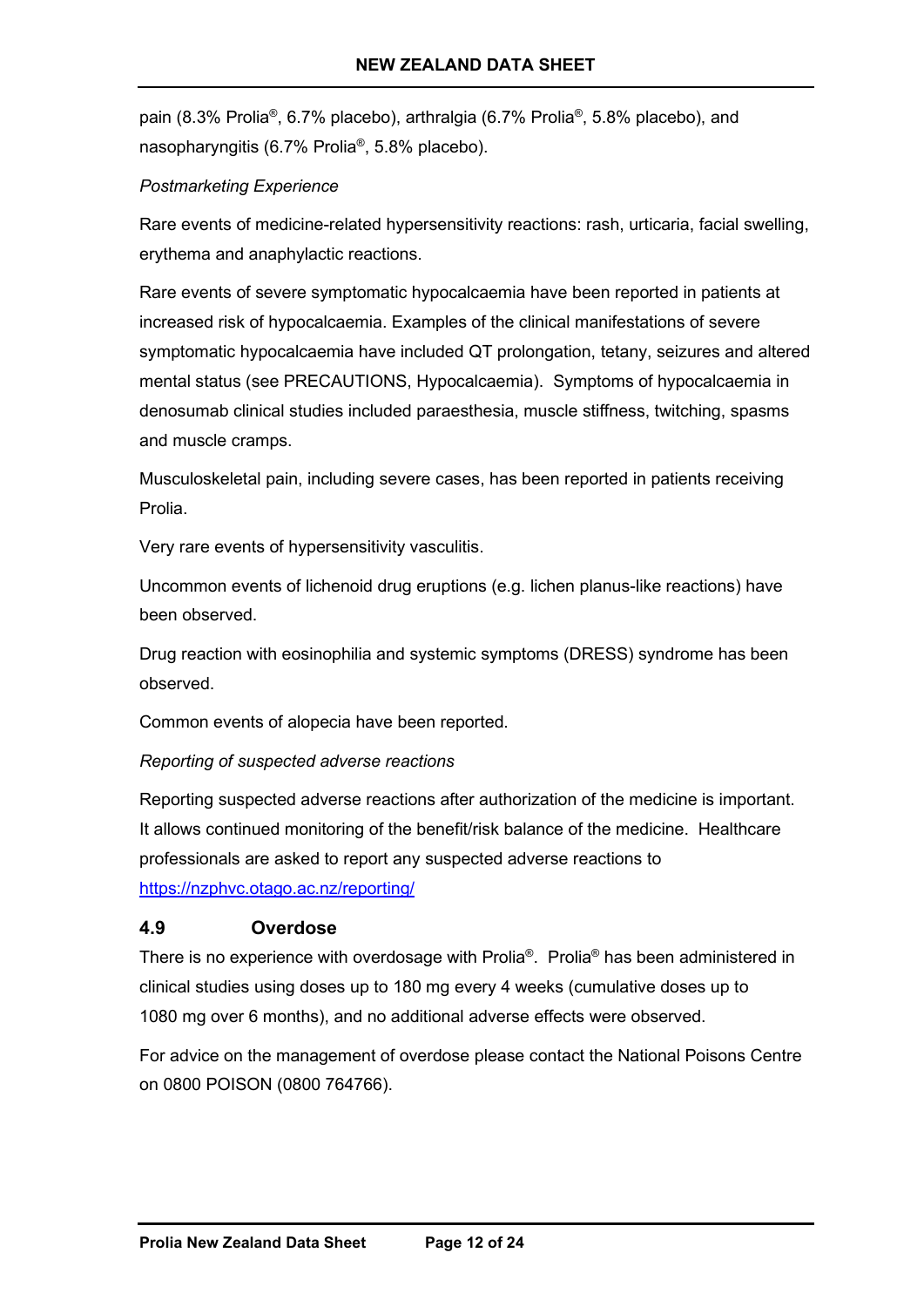# **5. PHARMACOLOGICAL PROPERTIES**

# **5.1 Pharmacodynamic properties**

Pharmacotherapeutic group: Drugs for the treatment of bone diseases – Other drugs affecting bone structure and mineralisation, ATC code: M05BX04

Denosumab is a fully human IgG2 monoclonal antibody with high affinity and specificity for RANK ligand (RANKL). Denosumab has an approximate molecular weight of 147 kDa.

CAS number: 615258-40-7

Prolia® is the Amgen Inc. trademark for denosumab (rch).



## Pharmacodynamic effects

## *Mechanism of Action*

RANKL exists as a transmembrane or soluble protein. RANKL is essential for the formation, function and survival of osteoclasts, the sole cell type responsible for bone resorption. Osteoclasts play an important role in bone loss associated with postmenopausal osteoporosis and hormone ablation. Denosumab binds with high affinity and specificity to RANKL, preventing RANKL from activating its only receptor, RANK, on the surface of osteoclasts and their precursors, independent of bone surface.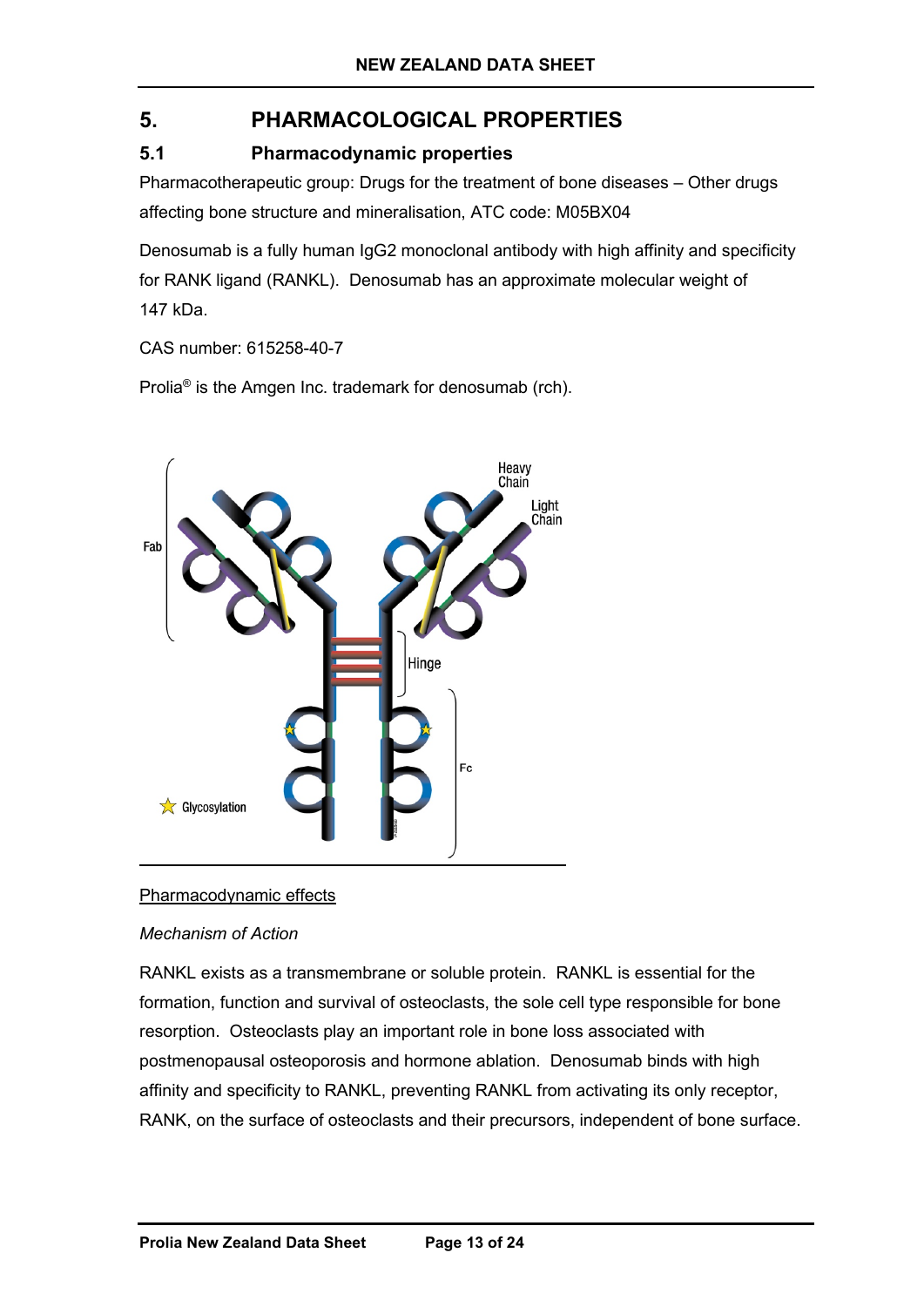Prevention of RANKL/RANK interaction inhibits osteoclast formation, function and survival, thereby decreasing bone resorption and increasing bone mass and strength in both cortical and trabecular bone.

### *Pharmacodynamics*

In clinical studies, treatment with 60 mg of Prolia<sup>®</sup> resulted in rapid reduction in the bone resorption marker serum type 1 C-telopeptides (CTX) within 6 hours of SC administration by approximately 70%, with reductions of approximately 85% occurring by 3 days. CTX reductions were maintained over the 6-month dosing interval. At the end of each dosing interval, CTX reductions were partially attenuated from maximal reduction of ≥ 87% to ≥ 45% (range 45% to 80%), reflecting the reversibility of the effects of Prolia® on bone remodelling once serum denosumab levels diminish. These effects were sustained with continued treatment. Consistent with the physiological coupling of bone formation and resorption in skeletal remodeling, subsequent reductions in bone formation markers (e.g. bone specific alkaline phosphatase [BSAP] and serum N-terminal propeptide of type 1 collagen [P1NP]) were observed beginning 1 month after the first dose of Prolia<sup>®</sup>.

Bone turnover markers (bone resorption and formation markers) generally reached pretreatment levels within 9 months after the last 60 mg subcutaneous dose. Upon re-initiation, the degree of inhibition of CTX by Prolia® was similar to those observed in patients initiating Prolia®.

In a clinical study of postmenopausal women with low bone mass ( $n = 504$ ) who were previously treated with alendronate for a median of 3 years, those transitioning to receive Prolia® experienced additional reductions in serum CTX, compared with women who remained on alendronate. In this study, the changes in serum calcium were similar between the two groups.

### Clinical efficacy and safety

## *Treatment of osteoporosis in postmenopausal women*

Independent risk factors, for example, low bone mineral density (BMD), age, the existence of previous fracture, family history of hip fractures, high bone turnover and low body mass index (BMI) should be considered in order to identify women at increased risk of osteoporotic fractures who could benefit from treatment.

Fracture REduction Evaluation of Denosumab in Osteoporosis every 6 Months (FREEDOM): The efficacy and safety of Prolia® in the treatment of postmenopausal osteoporosis was demonstrated in FREEDOM (Study 20030216), a 3-year, randomised,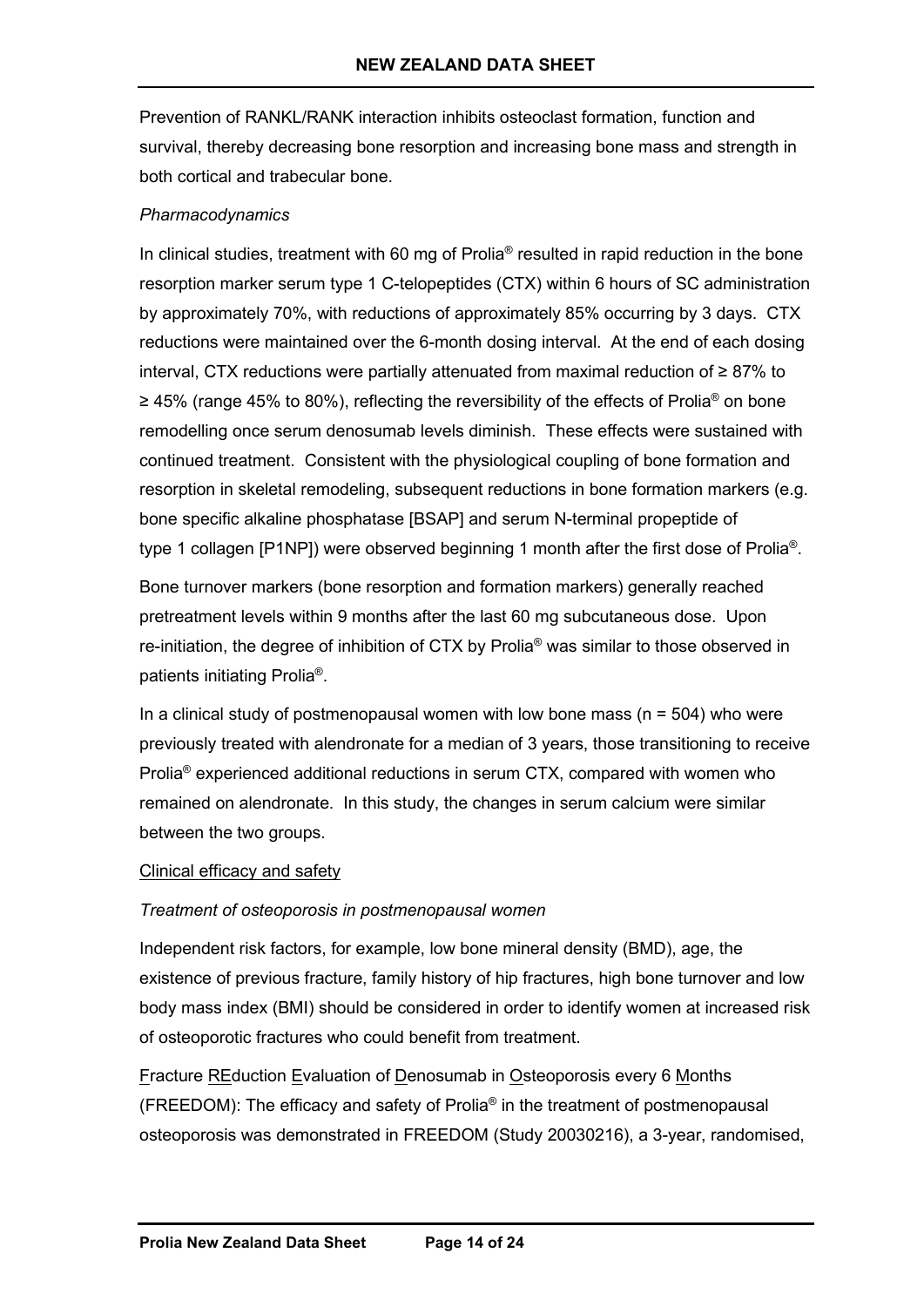double-blind, placebo-controlled, multinational study of women with baseline BMD T-scores at the lumbar spine or total hip between -2.5 and -4.0. 7,808 women aged 60 to 91 years were enrolled of whom 23.6% had prevalent vertebral fractures. Women with other diseases or on therapies that may affect bone (e.g. rheumatoid arthritis, osteogenesis imperfecta and Paget's disease) were excluded from this study.

BMD and other individual risk factors were collected for women enrolled in the FREEDOM study. The mean absolute 10-year fracture probability for women enrolled was 18.60% (deciles: 7.9-32.4%) for major osteoporotic fracture and 7.22% (deciles:  $1.4$  -  $14.9\%$ ) for hip fracture, as derived from FRAX<sup>®</sup>, the WHO Fracture Risk Assessment Tool algorithm.

Women were randomised to receive subcutaneous injections of either Prolia<sup>®</sup> 60 mg  $(n = 3,902)$  or placebo  $(n = 3,906)$  once every 6 months. Women received calcium (at least 1,000 mg) and vitamin D (at least 400 IU) supplementation daily. The primary efficacy variable was the incidence of new vertebral fractures. Secondary efficacy variables included the incidence of non-vertebral fractures and hip fractures, assessed at 3 years.

### *Effect on vertebral fractures*

Prolia<sup>®</sup> significantly reduced the risk of new vertebral fractures at 1, 2 and 3 years (p < 0.0001) (see Table 2).

|           | Proportion of women with<br>fracture $(\%)$ |             | Absolute risk<br>reduction (%) | <b>Relative risk</b><br>reduction $(\%)$ |
|-----------|---------------------------------------------|-------------|--------------------------------|------------------------------------------|
|           | Prolia                                      | Placebo     | (95% CI)                       | (95% CI)                                 |
|           | $n = 3,902$                                 | $n = 3,906$ |                                |                                          |
|           | $(\% )$                                     | (%)         |                                |                                          |
| 0-1 Year  | 0.9                                         | 2.2         | 1.4(0.8, 1.9)                  | 61 $(42, 74)^*$                          |
| 0-2 Years | 1.4                                         | 5.0         | 3.5(2.7, 4.3)                  | 71 (61, 79)*                             |
| 0-3 Years | 2.3                                         | 7.2         | 4.8(3.9, 5.8)                  | 68 (59, 74)*                             |

 $\frac{1}{2}$   $\frac{1}{2}$   $\frac{1}{2}$   $\frac{1}{2}$   $\frac{1}{2}$   $\frac{1}{2}$   $\frac{1}{2}$   $\frac{1}{2}$   $\frac{1}{2}$   $\frac{1}{2}$   $\frac{1}{2}$   $\frac{1}{2}$   $\frac{1}{2}$   $\frac{1}{2}$   $\frac{1}{2}$   $\frac{1}{2}$   $\frac{1}{2}$   $\frac{1}{2}$   $\frac{1}{2}$   $\frac{1}{2}$   $\frac{1}{2}$   $\frac{1}{2}$ 

The reductions in the risk of new vertebral fractures by Prolia® over 3 years were consistent and significant regardless of whether or not women had a prevalent vertebral fracture or history of a non-vertebral fracture, and regardless of baseline age, BMD, bone turnover level and prior use of a medicinal product for osteoporosis.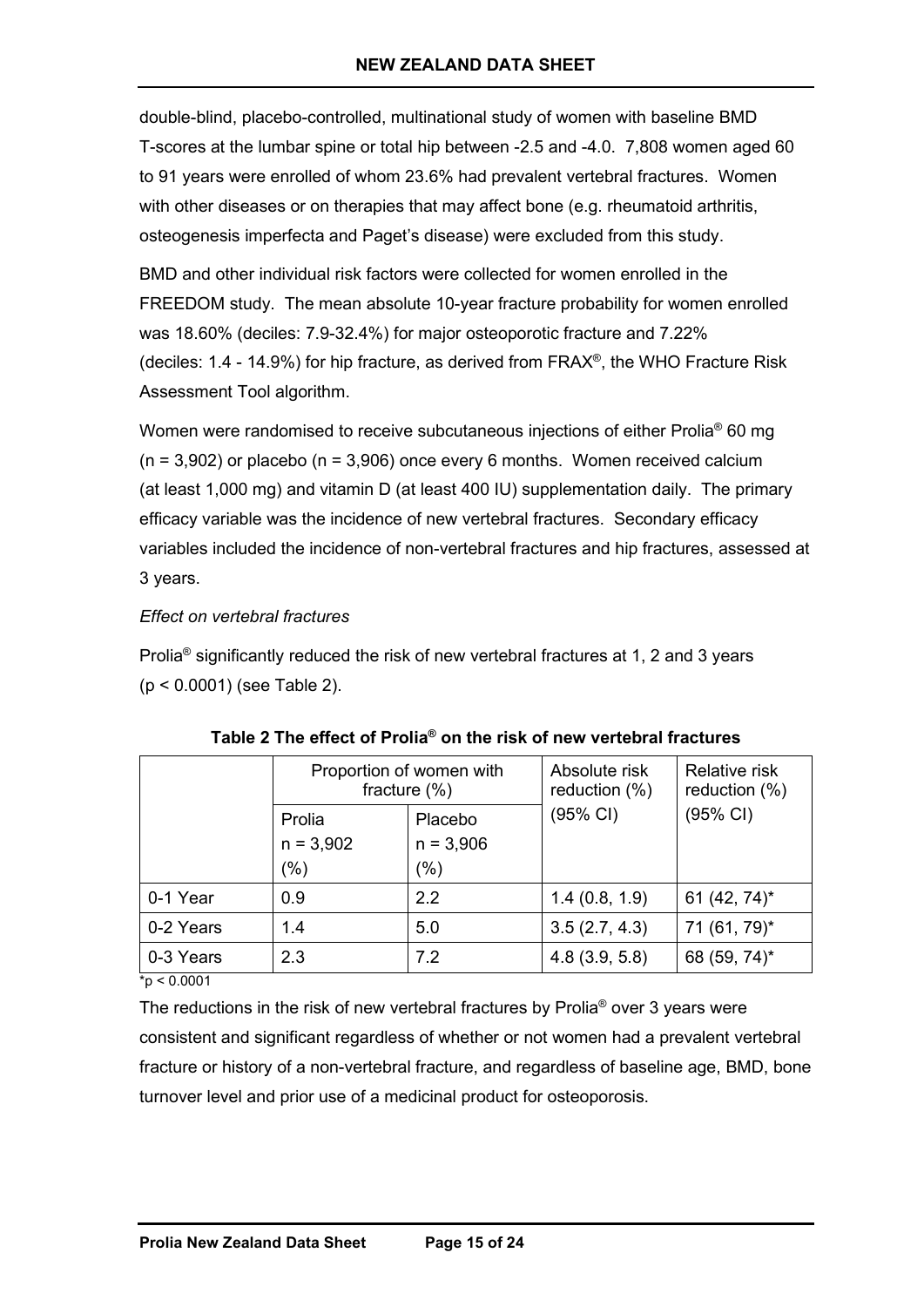Prolia® also reduced the risk of new vertebral fracture by 65% (6.5% absolute risk reduction, p < 0.0001) in patients at high risk of fractures (defined as women who met ≥ 2 of the 3 following criteria at baseline: age ≥ 70 years, BMD T-score ≤ -3.0 [at lumbar spine, total hip, or femoral neck] or prevalent vertebral fracture).

Prolia® also reduced the risk of new and worsening vertebral fractures (67% relative risk reduction, 4.8% absolute risk reduction) as well as multiple vertebral fractures (61% relative risk reduction, 1.0% absolute risk reduction) at 3 years, when compared to placebo (all  $p < 0.0001$ ).

### *Effect on hip fractures*

Prolia® demonstrated a 40% relative reduction (0.5% absolute risk reduction) in the risk of hip fracture over 3 years ( $p < 0.05$ ) (see Figure 1). The incidence of hip fracture was 0.7% in the Prolia® group compared to 1.2% in the placebo group at 3 years.



## **Figure 1 Cumulative incidence of hip fractures over 3 years**

In women with high fracture risk as defined above by baseline age, BMD and prevalent vertebral fracture, a 48% relative risk reduction was observed with Prolia® (1.1% absolute risk reduction, p < 0.05).

## *Effect on all clinical fractures*

Prolia<sup>®</sup> demonstrated superiority to placebo in reducing the risk of any clinical fractures, clinical (symptomatic) vertebral fractures, non-vertebral fractures (including hip), major non-vertebral fractures and major osteoporotic fractures (see Table 3).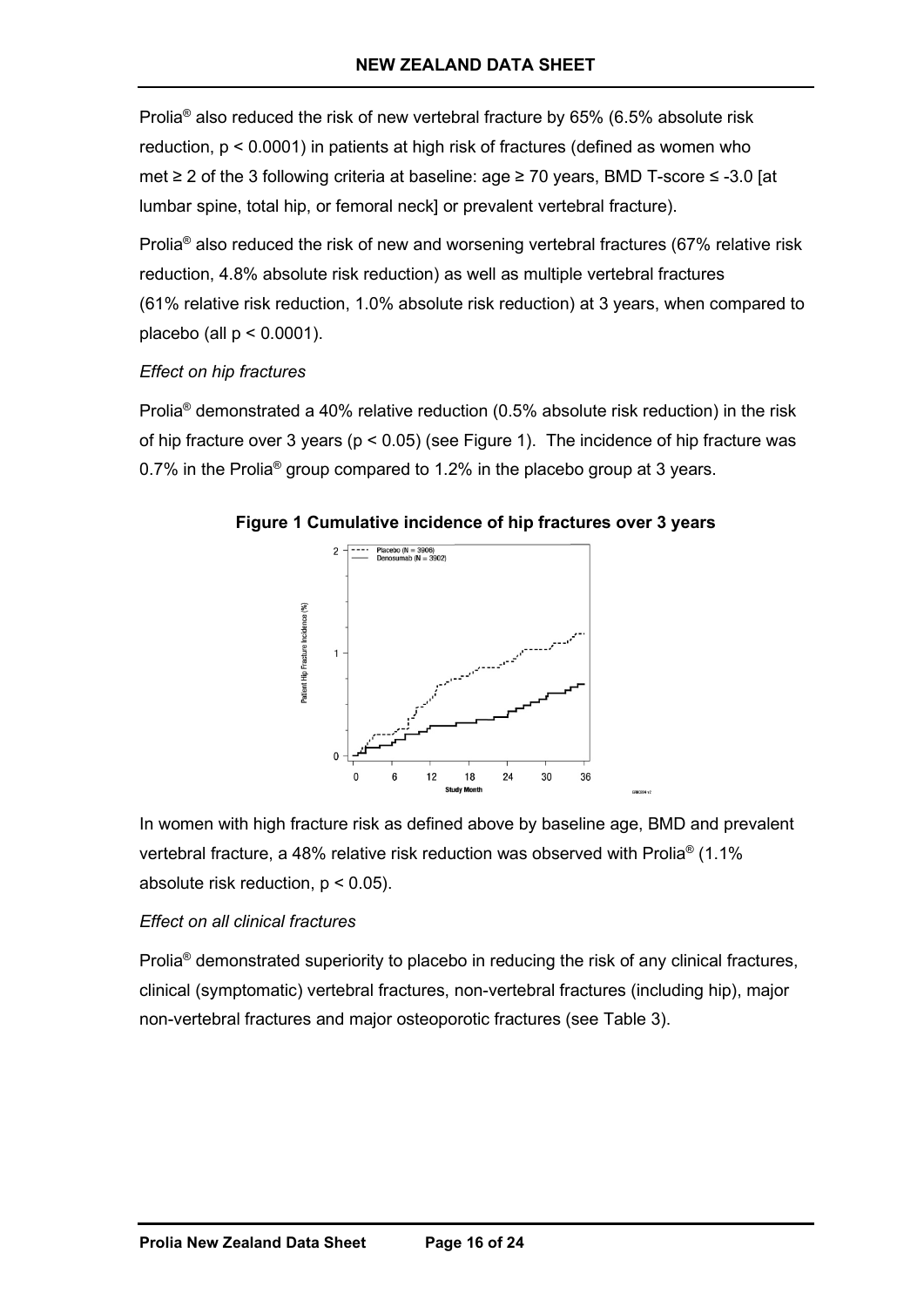|                                                | Proportion of women with fracture<br>(%) |                                  | Absolute risk<br>reduction $(\%)$ | Relative risk<br>reduction (%) |
|------------------------------------------------|------------------------------------------|----------------------------------|-----------------------------------|--------------------------------|
|                                                | Prolia<br>$n = 3,902$<br>$(\% )$         | Placebo<br>$n = 3,906$<br>$(\%)$ | (95% CI)                          | (95% CI)                       |
| Any clinical<br>fracture <sup>1</sup>          | 7.2                                      | 10.2                             | 2.9(1.6, 4.2)                     | 30 (19, 41)***                 |
| Clinical<br>vertebral<br>fracture              | 0.8                                      | 2.6                              | 1.8(1.2, 2.4)                     | 69 (53, 80)***                 |
| Non-vertebral<br>fracture <sup>2</sup>         | 6.5                                      | 8.0                              | 1.5(0.3, 2.7)                     | $20(5, 33)$ **                 |
| Major non-<br>vertebral<br>fracture $3$        | 5.2                                      | 6.4                              | 1.2(0.1, 2.2)                     | $20(3, 34)^{*}$                |
| Major<br>osteoporotic<br>fracture <sup>4</sup> | 5.3                                      | 8.0                              | 2.7(1.6, 3.9)                     | 35 (22, 45)***                 |

#### **Table 3. The effect of Prolia® on the risk of clinical fractures over 3 years**

 $*_{p} \le 0.05$ ; \*\*p = 0.0106, \*\*\*p  $\le 0.0001$ 

+ Event rates based on Kaplan-Meier estimates at 3 years

(1) Includes clinical vertebral fractures and non-vertebral fractures

(2) Excludes those of the vertebrae (cervical, thoracic, and lumbar), skull, facial, mandible, metacarpus, and finger and toe phalanges

(3) Includes pelvis, distal femur (i.e. femur excluding hip), proximal tibia (i.e. tibia excluding ankle), ribs, proximal humerus (i.e. humerus excluding elbow), forearm, and hip

(4) Includes clinical vertebral, hip, forearm, and humerus fractures, as defined by the WHO

Women in the FREEDOM study had a mean baseline BMD T-score of -2.2 at the femoral neck. In women with baseline femoral neck BMD  $\leq$  -2.5, Prolia<sup>®</sup> reduced the incidence of non-vertebral fracture (35% relative risk reduction, 4.1% absolute risk reduction,  $p < 0.001$ ).

The reduction in the incidence of new vertebral fractures, hip fractures and non-vertebral fractures by Prolia® over 3 years were consistent regardless of the 10-year baseline fracture risk as assessed by FRAX.

### *Effect on bone mineral density*

Prolia® significantly increased BMD at all clinical sites measured, relative to treatment with placebo at 1, 2 and 3 years in FREEDOM. Prolia<sup>®</sup> increased BMD by 9.2% at the lumbar spine, 6.0% at the total hip, 4.8% at the femoral neck, 7.9% at the hip trochanter, 3.5% at the distal 1/3 radius and 4.1% at the total body over 3 years (all p < 0.0001). Increases in BMD at lumbar spine, total hip and hip trochanter were observed as early as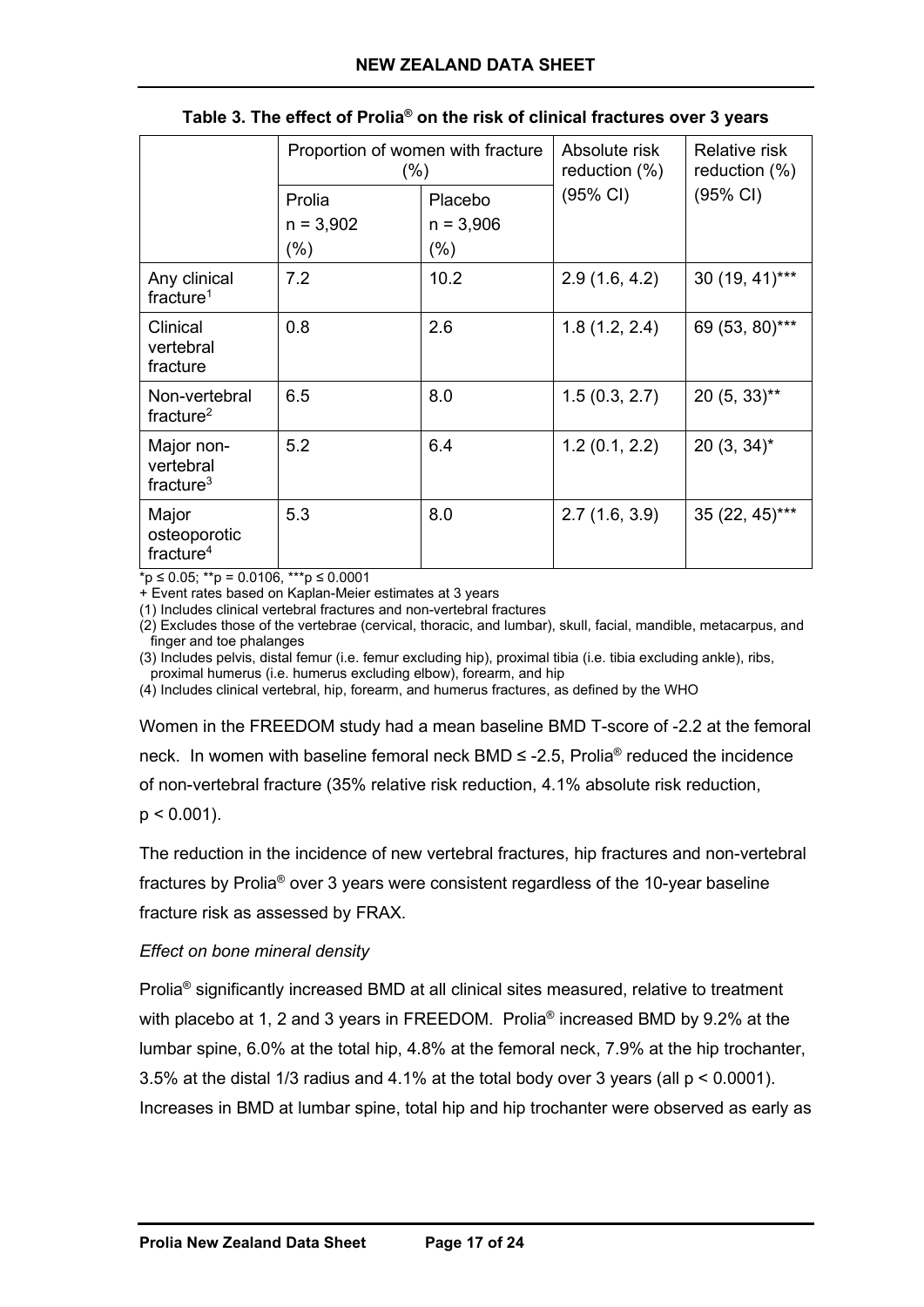1 month after the initial dose. Prolia® increased lumbar spine BMD from baseline in 95% of postmenopausal women at 3 years. Consistent effects on BMD were observed at the lumbar spine regardless of baseline age, race, weight/BMI, BMD and bone turnover level. The effects of Prolia® on bone architecture were evaluated using quantitative computed tomography (QCT) in postmenopausal women with BMD T-score below -2.5 at the lumbar spine or total hip. Treatment with Prolia<sup>®</sup> increased volumetric trabecular BMD at the lumbar spine, volumetric BMD at the total hip and the volumetric cortical BMD and cortical thickness at the distal radius.

Study of Transitioning from Alendronate to Denosumab (STAND, Study 20050234) was a double-blind, randomised, alendronate-controlled, study in postmenopausal women with low BMD (T score between -2.0 and -4.0 at the lumbar spine or total hip) who had received alendronate (70 mg weekly [or equivalent] orally) for at least 6 months preceding study entry. Patients received either Prolia® 60 mg Q6M SC (n = 253) or alendronate orally 70 mg weekly for 12 months (n = 251).

Women who transitioned to receive Prolia<sup>®</sup> had greater increases in BMD at the total hip  $(1.9\%$  versus  $1.1\%$ ,  $p < 0.001$ ; primary efficacy endpoint) after 1 year, compared to those who continued to receive alendronate therapy. Consistently greater increases in BMD were also seen at the lumbar spine, femoral neck, hip trochanter, and distal 1/3 radius in women treated with Prolia®, compared to those who continued to receive alendronate therapy (all  $p < 0.05$ ).

In clinical studies examining the effects of discontinuation of Prolia<sup>®</sup>, BMD returned to approximately pre-treatment levels and remained above placebo within 18 months of the last dose. These data indicate that continued treatment with Prolia<sup>®</sup> is required to maintain the effect of the medicine. Re-initiation of Prolia<sup>®</sup> resulted in gains in BMD similar to those when Prolia® was first administered.

# **Open-label extension study in the treatment of postmenopausal osteoporosis (FREEDOM Extension Study)**

A total of 4550 women, (2343 Prolia® and 2207 placebo) who missed no more than one dose of Prolia<sup>®</sup> in the FREEDOM pivotal study (Study 20030216,  $N = 7808$ ) and completed the month 36 study visit, enrolled in FREEDOM Extension (Study 20060289), a 7-year, multinational, multicenter, open-label, single-arm extension study to evaluate the long-term safety and efficacy of Prolia®. All women in the FREEDOM Extension study were to receive Prolia® every 6 months in an open-label manner as a single 60 mg SC dose, as well as daily calcium (at least 1000 mg) and vitamin D (at least 400 IU).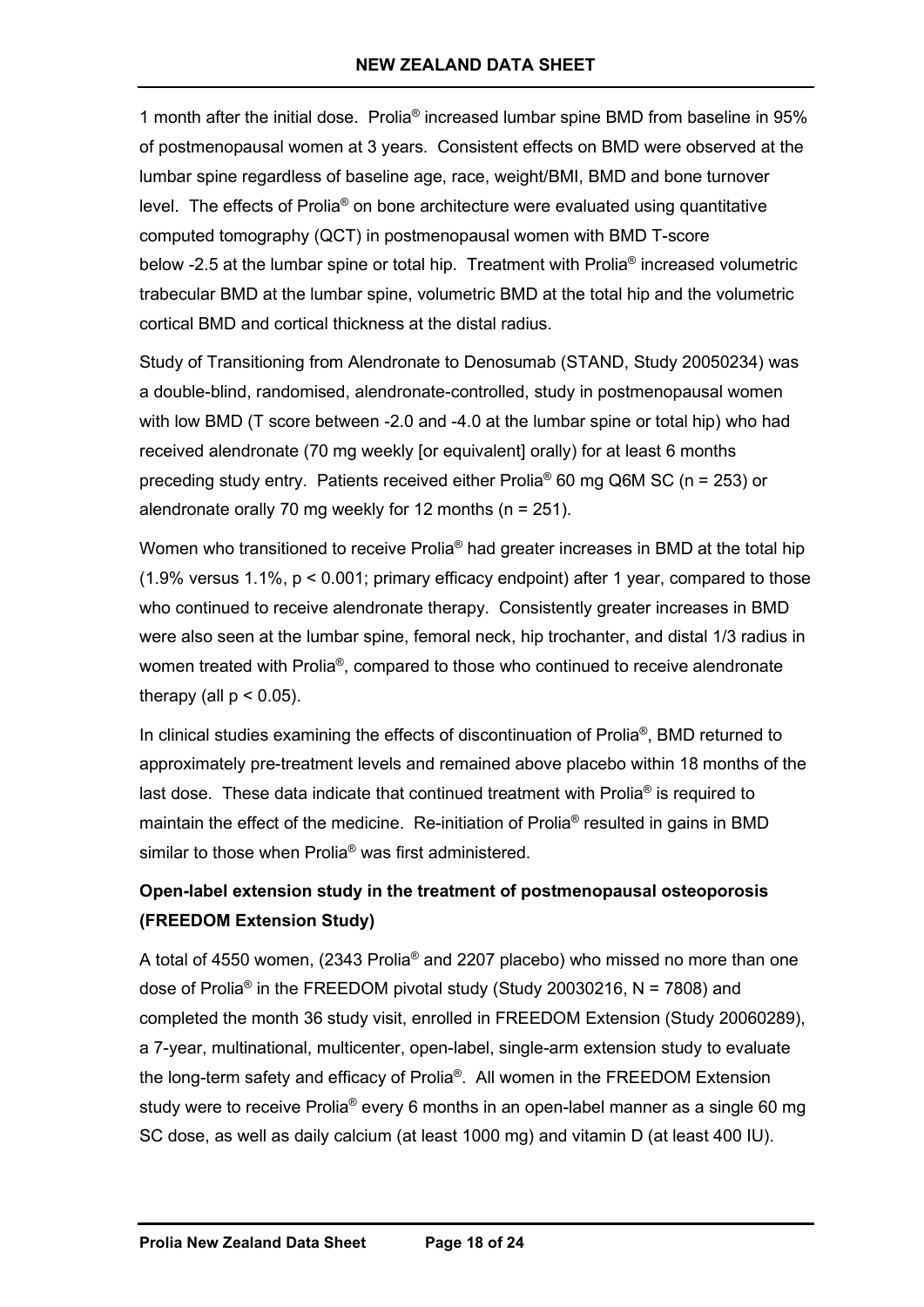Safety was the primary endpoint; BMD and fracture incidence were two of the many secondary endpoints. At month 84 of the extension study, after 10 years of Prolia<sup>®</sup> treatment, the long-term group increased BMD by 21.7% (95% CI: 21.2, 22.2) at the lumbar spine, 9.2% (8.9, 9.5) at the total hip, 9.0% (8.6, 9.4) at the femoral neck and 13.0% (12.6, 13.4) at the trochanter from the pivotal FREEDOM study baseline. In years 4 through 10 of Prolia treatment, the rates of new vertebral and non-vertebral fractures did not increase over time; annualised rates were approximately 1.0% and 1.3% respectively.

### *Bone Histology*

Fifty-three trans-iliac crest bone biopsy specimens were obtained at either 2 years and/or 3 years from 47 postmenopausal women with osteoporosis treated with Prolia® in the FREEDOM study. Fifteen bone biopsy specimens were also obtained after 1 year of treatment with Prolia® from 15 postmenopausal women with low bone mass who had transitioned from previous alendronate therapy. Histology assessments in both studies showed bone of normal architecture and quality, as well as the expected decrease in bone turnover relative to placebo treatment. There was no evidence of mineralisation defects, woven bone or marrow fibrosis.

Fifty-nine women participated in the bone biopsy sub-study at month 24 ( $N = 41$ ) and/or month 84 ( $N = 22$ ) of the FREEDOM extension study, representing up to 5 and 10 years of treatment with Prolia®, respectively. Bone biopsy results showed bone of normal architecture and quality with no evidence of mineralisation defects, woven bone or marrow fibrosis as well as the expected decrease in bone turnover.

Histomorphometry findings in the FREEDOM extension study in postmenopausal women with osteoporosis showed that the antiresorptive effects of Prolia**®**, as measured by activation frequency and bone formation rates, were maintained over time.

### **Treatment of Osteoporosis in Men**

A Multicenter Randomised Double-blind Placebo Controlled Study to Compare the Efficacy and Safety of Denosumab versus Placebo in Males with Osteoporosis (ADAMO):

The efficacy and safety of Prolia® in the treatment of men with osteoporosis was demonstrated in ADAMO (Study 20080098), a 1-year, multinational study of men with low bone mass, who had a baseline BMD T-score between -2.0 and -3.5 at the lumbar spine or femoral neck. Men with a BMD T-score between -1.0 and -3.5 at the lumbar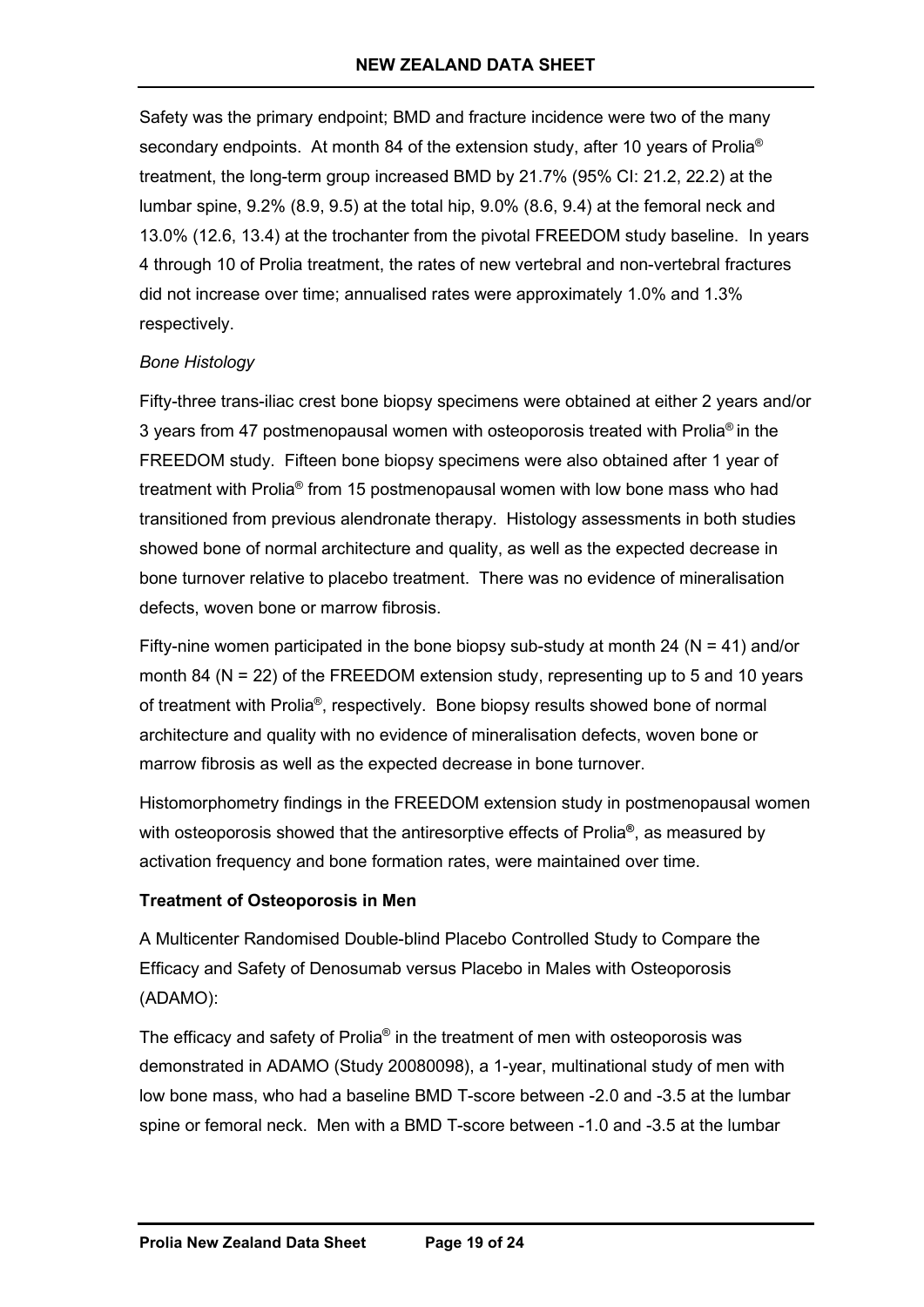spine or femoral neck and with history of prior fragility fracture were also enrolled. Men with other diseases (such as rheumatoid arthritis, osteogenesis imperfecta, and Paget's disease), or with significantly impaired renal function (GFR of ≤ 30 mL/min), or on therapies that may affect bone were excluded from this study.

|                                                        | Prolia <sup>®</sup><br>$(N = 121)$ | Placebo<br>$(N = 121)$ | All<br>$(N = 242)$ |
|--------------------------------------------------------|------------------------------------|------------------------|--------------------|
| Minimum BMD T-score at<br>lumbar spine or femoral neck | $n$ (%)                            | $n$ (%)                | $n$ (%)            |
| $\leq -2.5$                                            | 61(50)                             | 56 (46)                | 117(48)            |
| $> -2.5$                                               | 60 (50)                            | 65 (54)                | 125(52)            |

**Table 4. Baseline BMD T-scores (Randomised Subjects)**

N = number of subjects randomised.

The 242 men enrolled in the ADAMO study ranged in age from 31 to 84 years and were randomised to receive subcutaneous injections of either Prolia<sup>®</sup> 60 mg (n = 121) or placebo (n = 121) once every 6 months. Men received calcium (at least 1000 mg) and vitamin D (at least 800 IU) supplementation daily.

The primary efficacy variable was percent change in lumbar spine BMD at 1 year. Secondary efficacy variables included percent change in total hip, hip trochanter, femoral neck, and distal 1/3 radius BMD at 1 year, and change in CTX at day 15.

Prolia® significantly increased BMD at all clinical sites measured, relative to treatment with placebo at 1 year in men with osteoporosis. Prolia<sup>®</sup> increased BMD by 4.8% at the lumbar spine, 2.0% at the total hip, 2.3% at the hip trochanter, 2.2% at the femoral neck and 0.9% at the distal 1/3 radius, relative to placebo. Consistent effects on BMD were observed at the lumbar spine regardless of baseline age, race, weight/body mass index (BMI), BMD, and level of bone turnover.

## **Bone Histology**

A total of 29 trans-iliac crest bone biopsy specimens were obtained from men with osteoporosis at 12 months (17 specimens in Prolia® group, 12 specimens in placebo group). Qualitative histology assessments showed normal architecture and quality with no evidence of mineralisation defects, woven bone, or marrow fibrosis.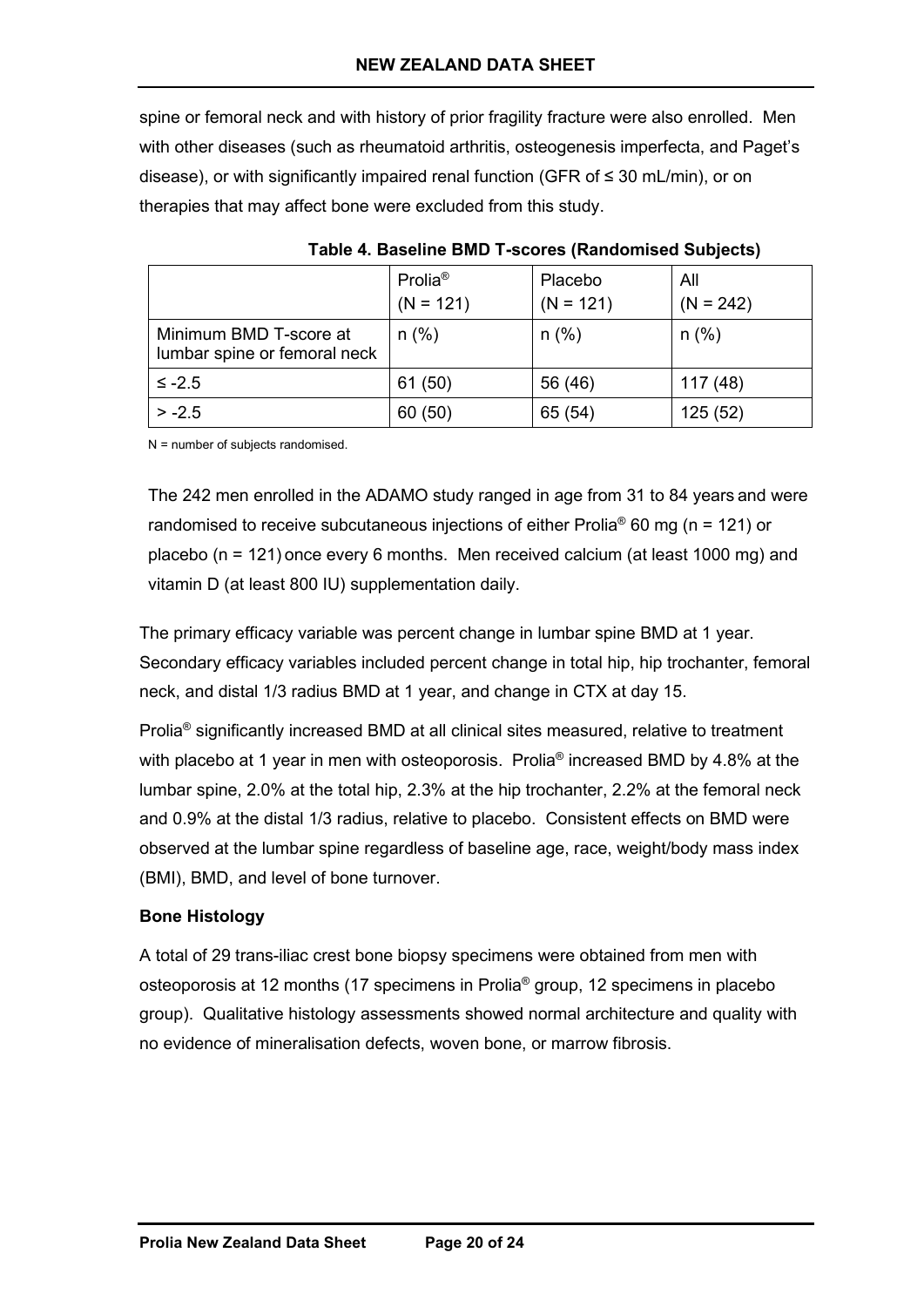# **5.2 Pharmacokinetic properties**

Following a 60 mg subcutaneous dose of denosumab, bioavailability was 61% and maximum serum denosumab concentrations  $(C_{\text{max}})$  of 6  $\mu$ g/mL (range 1-17  $\mu$ g/mL) occurred in 10 days (range 2-28 days). After C<sub>max</sub>, serum levels declined with a half-life of 26 days (range 6-52 days) over a period of 3 months (range 1.5-4.5 months). Fifty-three percent of patients had no measurable amounts of denosumab detected at 6 months post-dose.

No accumulation or change in denosumab pharmacokinetics over time was observed upon subcutaneous multiple-dosing of 60 mg once every 6 months. Denosumab pharmacokinetics was not affected by the formation of binding antibodies to denosumab and was similar in men and women.

Pharmacokinetic analysis was performed to evaluate the effects of demographic characteristics. This analysis showed no notable difference in pharmacokinetics with age (28 to 87 years), race or body weight (36 to140 kg).

Denosumab is composed solely of amino acids and carbohydrates as native immunoglobulin and is unlikely to be eliminated via hepatic metabolic mechanisms. Based on nonclinical data, its metabolism and elimination are expected to follow the immunoglobulin clearance pathways, resulting in degradation to small peptides and individual amino acids.

### Immunogenicity

In clinical studies, no neutralising antibodies for denosumab have been observed. Using a sensitive immunoassay < 1% of patients treated with denosumab for up to 5 years tested positive for non neutralising binding antibodies with no evidence of altered pharmacokinetics, toxicity, or clinical response.

### Paediatric population

The pharmacokinetic profile has not been assessed in those  $\leq 18$  years.

### Elderly

The pharmacokinetics of denosumab was not affected by age (28 to 87 years).

#### Impaired hepatic function

The pharmacokinetic profile has not been assessed in patients with impaired hepatic function.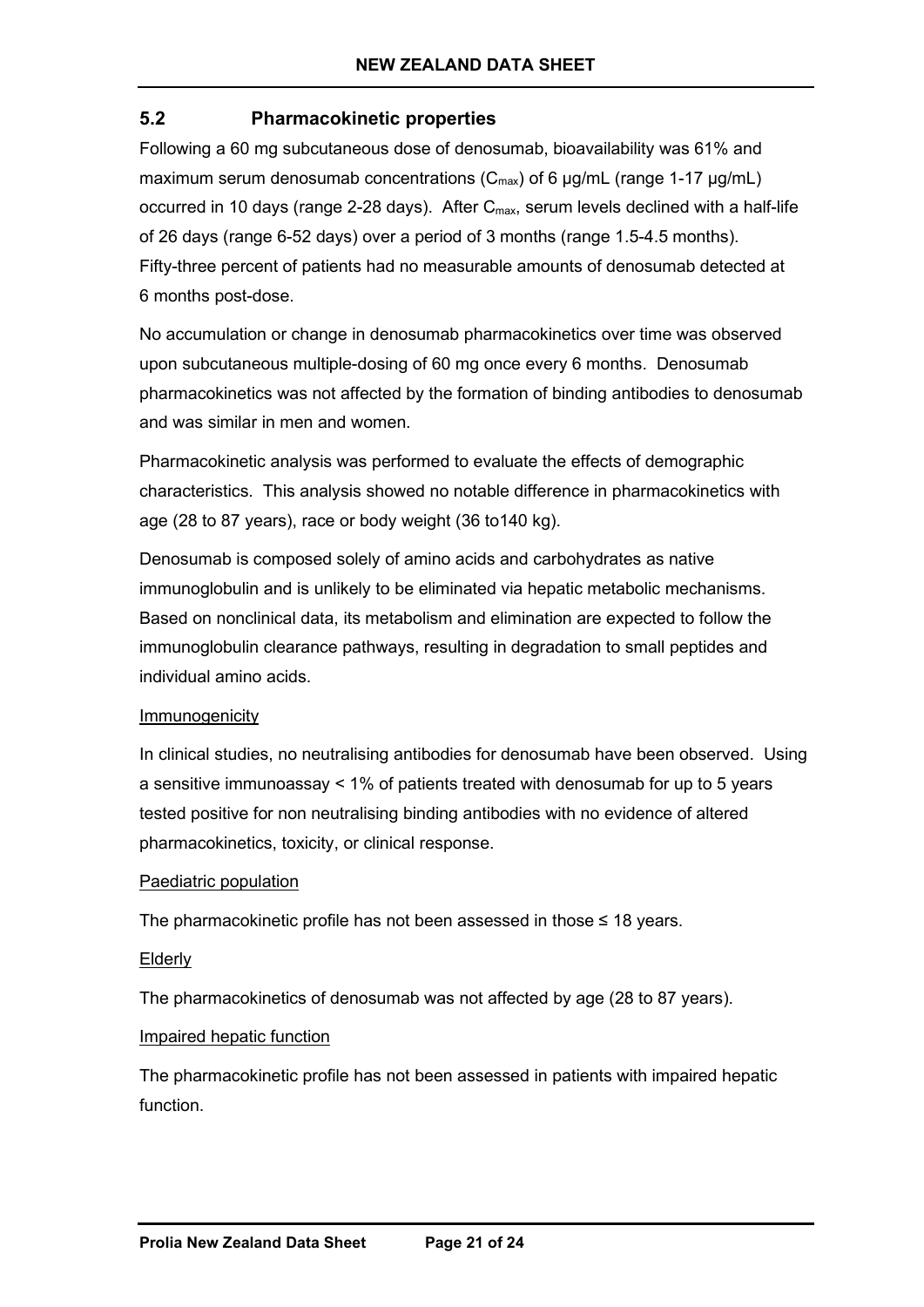### Impaired renal function

In a study of 55 patients with varying degrees of renal function, including patients on dialysis, the degree of renal impairment had no effect on the pharmacokinetics of denosumab (see section 4.4, Hypocalcaemia and section 4.2, Renal Impairment).

# **5.3 Preclinical safety data**

### **Carcinogenicity**

The carcinogenic potential of denosumab has not been evaluated in long-term animal studies. In view of the mechanism of action of denosumab, it is unlikely that the molecule would be capable of inducing tumor development or proliferation.

### **Genotoxicity**

The genotoxic potential of denosumab has not been evaluated. Denosumab is a recombinant protein comprised entirely of naturally occurring amino acids and contains no inorganic or synthetic organic linkers or other non-protein portions. Therefore, it is unlikely that denosumab or any of its derived fragments would react with DNA or other chromosomal material.

# **6. PHARMACEUTICAL PARTICULARS**

# **6.1 List of excipients**

Sorbitol

Acetate

Polysorbate 20

Sodium hydroxide for adjusting pH

Water for Injection (USP)

Prolia® is a sterile, preservative-free, clear, colourless to slightly yellow solution for injection. The solution may contain trace amounts of translucent to white proteinaceous particles.

## **6.2 Incompatibilities**

In the absence of compatibility studies, this medicine must not be mixed with other medicines.

## **6.3 Shelf life**

36 months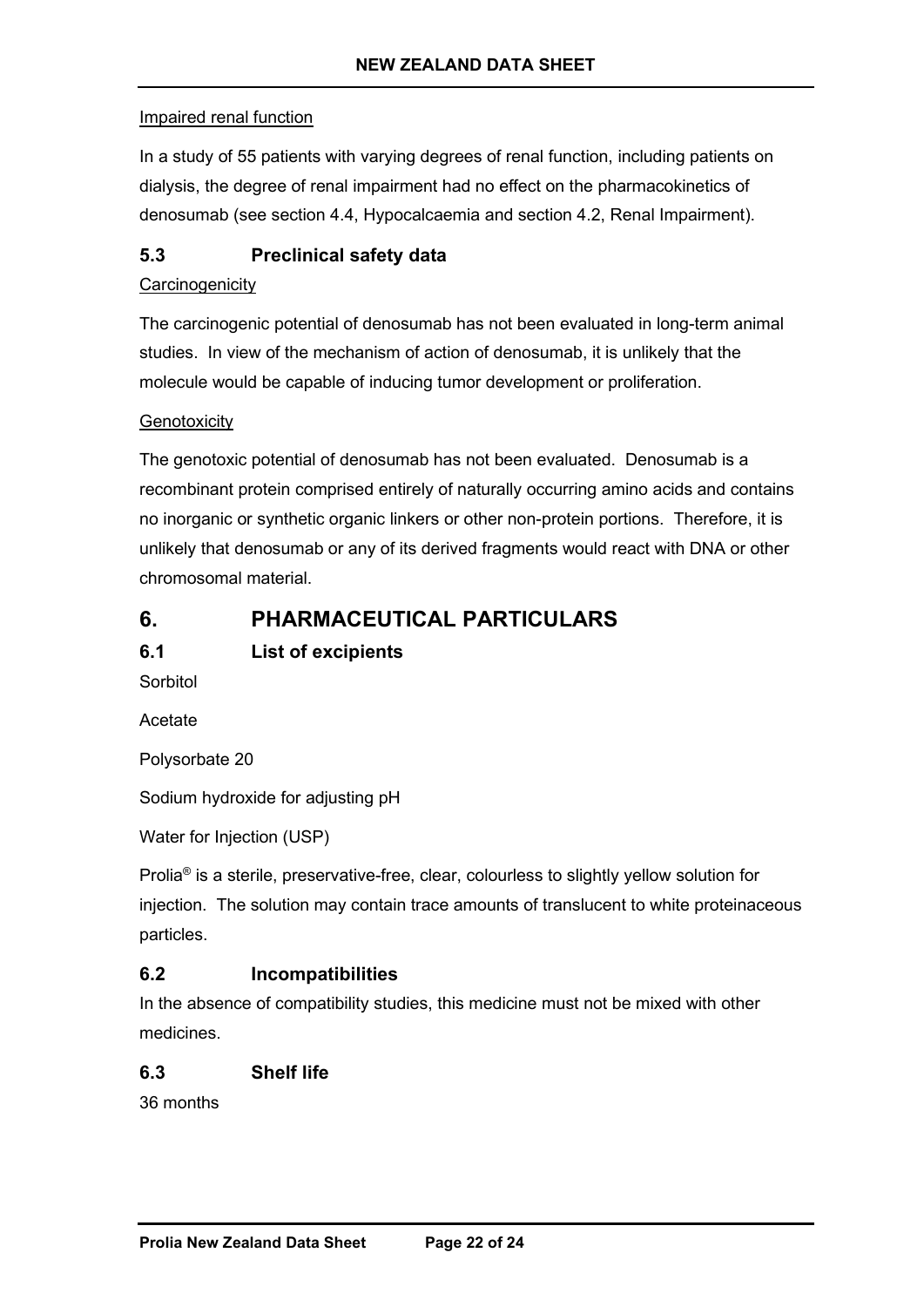If removed from the refrigerator, Prolia<sup>®</sup> should be kept at room temperature (up to  $25^{\circ}$ C) in the original container and must be used within 30 days.

# **6.4 Special precautions for storage**

It is recommended to store pre-filled syringes in a refrigerator at  $2^\circ$  to  $8^\circ$ C in the original carton. Do not freeze. Protect from direct light. Do not excessively shake the pre-filled syringe. Do not expose to temperatures above 25°C.

# **6.5 Nature and contents of container**

Pre-filled syringe with automatic needle guard**;**

### Pre-filled syringe\*

Pack size of one, presented in blistered (pre-filled syringe with or without an automatic needle guard) or unblistered packaging (pre-filled syringe only).

The needle cover of the pre-filled syringe contains dry natural rubber (a derivative of latex), which may cause allergic reactions.

*\* Not available in New Zealand.*

# **6.6 Special precautions for disposal and other handling**

Any unused medicine or waste material should be disposed of in accordance with local requirements.

# **7. MEDICINE SCHEDULE**

Prescription Medicine

# **8. SPONSOR**

Amgen (New Zealand) Limited Level 22, PwC Tower 15 Customs Street West Auckland 1010 New Zealand Telephone: 0800 443 885 Email: medinfo.JAPAC@amgen.com

# **9. DATE OF FIRST APPROVAL**

Date of publication in the New Zealand Gazette of consent to distribute the medicine:

11 August 2011